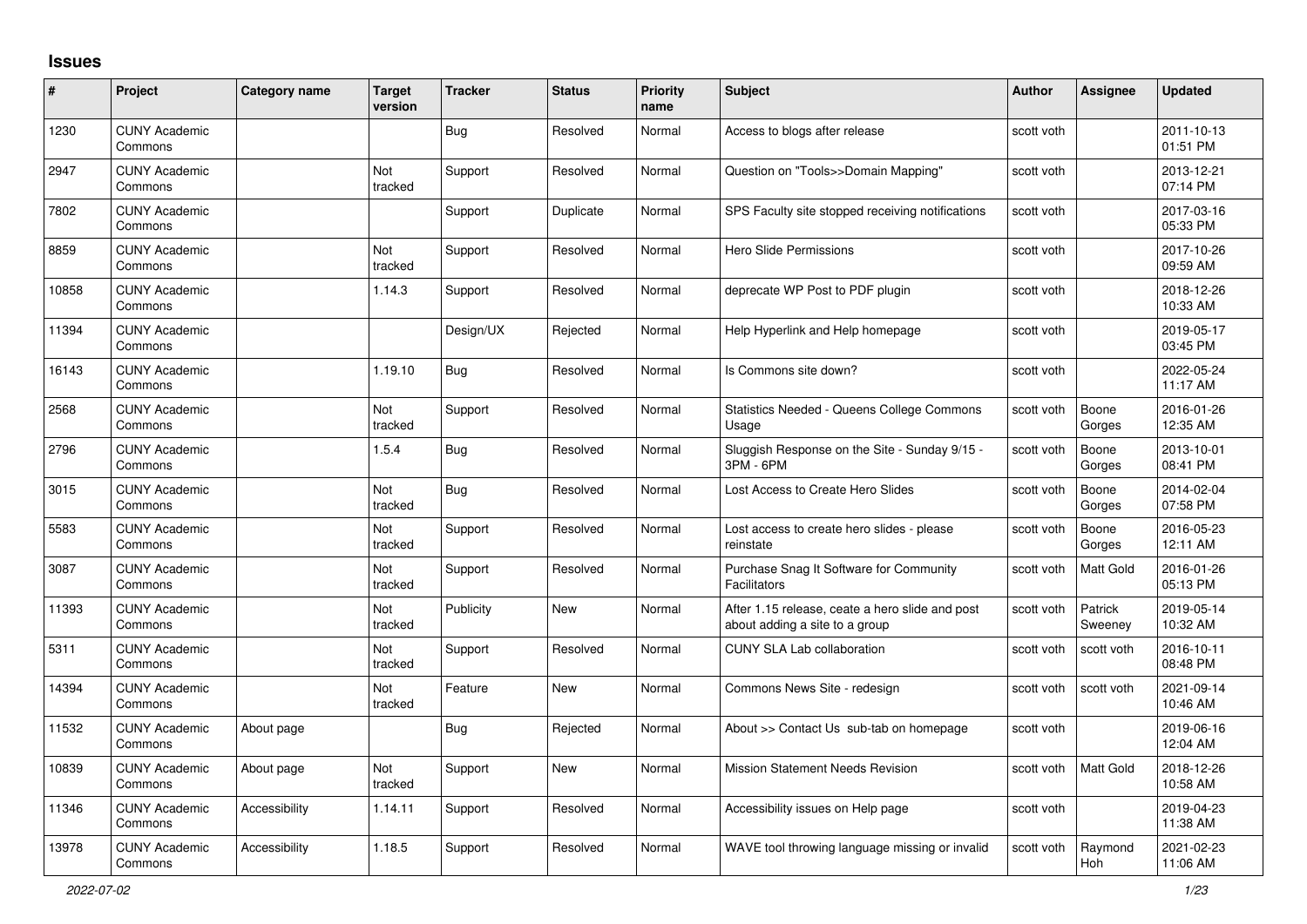| #     | Project                         | <b>Category name</b>      | Target<br>version | <b>Tracker</b> | <b>Status</b> | <b>Priority</b><br>name | <b>Subject</b>                                                                         | <b>Author</b> | <b>Assignee</b> | <b>Updated</b>         |
|-------|---------------------------------|---------------------------|-------------------|----------------|---------------|-------------------------|----------------------------------------------------------------------------------------|---------------|-----------------|------------------------|
| 9538  | <b>CUNY Academic</b><br>Commons | Analytics                 | Not<br>tracked    | Support        | Resolved      | Normal                  | collecting Google Analytics for mapped Domains                                         | scott voth    | Boone<br>Gorges | 2018-04-27<br>09:23 AM |
| 13502 | <b>CUNY Academic</b><br>Commons | Analytics                 | 1.17.7            | Support        | Resolved      | Normal                  | Google Analytics Questions                                                             | scott voth    | Boone<br>Gorges | 2020-11-10<br>10:31 AM |
| 13511 | <b>CUNY Academic</b><br>Commons | Analytics                 | 1.17.7            | Support        | Resolved      | Normal                  | Google Analytics 4 tagging                                                             | scott voth    | Boone<br>Gorges | 2020-11-10<br>10:31 AM |
| 9750  | <b>CUNY Academic</b><br>Commons | Analytics                 | Not<br>tracked    | Support        | Resolved      | Normal                  | MESTC - arabstages.org - google analytics have<br>stopped working after last release   | scott voth    | scott voth      | 2018-05-11<br>09:34 AM |
| 3502  | <b>CUNY Academic</b><br>Commons | <b>Blogs (BuddyPress)</b> | 1.6.17            | <b>Bug</b>     | Resolved      | High                    | "Create a Site" button not working on Blog Page                                        | scott voth    | Boone<br>Gorges | 2014-09-30<br>02:17 PM |
| 16170 | <b>CUNY Academic</b><br>Commons | Blogs (BuddyPress)        | 2.0.1             | <b>Bug</b>     | Resolved      | Normal                  | duplication of campus                                                                  | scott voth    | Boone<br>Gorges | 2022-06-14<br>11:35 AM |
| 1343  | <b>CUNY Academic</b><br>Commons | BuddyPress (misc)         |                   | Bug            | Rejected      | Normal                  | Display issue on Front Page - Hero slide<br>description overlaying the top left corner | scott voth    |                 | 2011-12-08<br>07:06 PM |
| 403   | <b>CUNY Academic</b><br>Commons | BuddyPress (misc)         | Future<br>release | Feature        | Duplicate     | Normal                  | Personalization of the Profile Page                                                    | scott voth    | Boone<br>Gorges | 2010-11-22<br>11:32 AM |
| 515   | <b>CUNY Academic</b><br>Commons | BuddyPress (misc)         | 1.2               | Feature        | Rejected      | Normal                  | TOC, Tags and a Tag Cloud for new BP "wiki-like"<br>plugin                             | scott voth    | Boone<br>Gorges | 2011-02-11<br>05:47 PM |
| 516   | <b>CUNY Academic</b><br>Commons | BuddyPress (misc)         | 1.2               | Feature        | Rejected      | Low                     | Embedding video on new BP "wiki-like" plugin                                           | scott voth    | Boone<br>Gorges | 2011-02-11<br>05:48 PM |
| 517   | <b>CUNY Academic</b><br>Commons | BuddyPress (misc)         | $1.3$             | Feature        | Resolved      | Normal                  | Image handling for new BP "wiki-like" plugin                                           | scott voth    | Boone<br>Gorges | 2011-06-20<br>11:33 AM |
| 518   | <b>CUNY Academic</b><br>Commons | BuddyPress (misc)         | 1.2               | Feature        | Resolved      | Normal                  | Search box for new BP "wiki-like" plugin                                               | scott voth    | Boone<br>Gorges | 2011-02-23<br>08:41 AM |
| 528   | <b>CUNY Academic</b><br>Commons | BuddyPress (misc)         | 1.2               | Bug            | Resolved      | Low                     | Delete pages using new BP "wiki" plugin?                                               | scott voth    | Boone<br>Gorges | 2011-03-25<br>11:13 AM |
| 529   | <b>CUNY Academic</b><br>Commons | BuddyPress (misc)         | 1.2               | Feature        | Rejected      | Normal                  | Paste Plain Text icon not working in BP "wiki"<br>plugin                               | scott voth    | Boone<br>Gorges | 2011-02-18<br>01:25 PM |
| 530   | <b>CUNY Academic</b><br>Commons | BuddyPress (misc)         | $1.3$             | Feature        | Rejected      | Normal                  | Automatically generated Page urls for new BP wiki   scott voth<br>plugin               |               | Boone<br>Gorges | 2011-02-11<br>05:50 PM |
| 689   | <b>CUNY Academic</b><br>Commons | BuddyPress (misc)         | 1.3               | <b>Bug</b>     | Resolved      | Normal                  | BP-specific custom post types should not be<br>visible to non-admins on Dashboard      | scott voth    | Boone<br>Gorges | 2011-05-17<br>11:13 AM |
| 754   | <b>CUNY Academic</b><br>Commons | BuddyPress (misc)         | 1.3               | Bug            | Resolved      | Normal                  | LaTex parsing on email notifications                                                   | scott voth    | Boone<br>Gorges | 2011-09-14<br>01:28 AM |
| 1316  | <b>CUNY Academic</b><br>Commons | BuddyPress (misc)         | 1.2.5             | <b>Bug</b>     | Resolved      | Normal                  | Buddy Press Docs - comments going to email, but<br>not to the Doc                      | scott voth    | Boone<br>Gorges | 2011-11-04<br>12:53 PM |
| 1461  | CUNY Academic<br>Commons        | BuddyPress (misc)         | 1.3.1             | <b>Bug</b>     | Resolved      | Normal                  | Strange Behaviour in the Activity Stream                                               | scott voth    | Boone<br>Gorges | 2011-12-19<br>08:33 AM |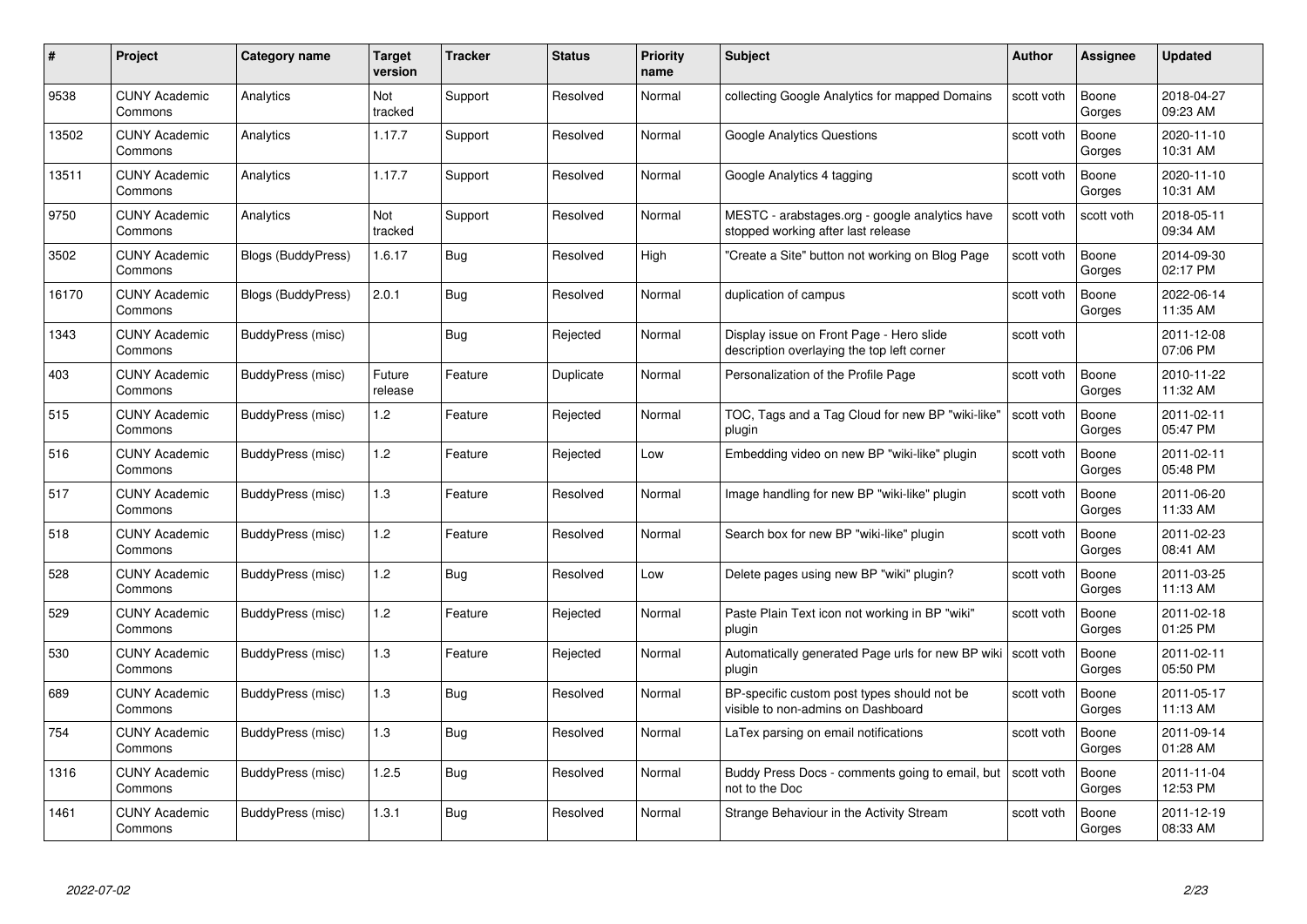| #     | Project                         | <b>Category name</b>   | Target<br>version | <b>Tracker</b> | <b>Status</b> | <b>Priority</b><br>name | <b>Subject</b>                                                                  | <b>Author</b> | <b>Assignee</b>       | <b>Updated</b>         |
|-------|---------------------------------|------------------------|-------------------|----------------|---------------|-------------------------|---------------------------------------------------------------------------------|---------------|-----------------------|------------------------|
| 1486  | <b>CUNY Academic</b><br>Commons | BuddyPress (misc)      | Not<br>tracked    | Bug            | Resolved      | Normal                  | Blog Tag in Group                                                               | scott voth    | Boone<br>Gorges       | 2011-12-21<br>07:45 AM |
| 1625  | <b>CUNY Academic</b><br>Commons | BuddyPress (misc)      | 1.10              | Feature        | Resolved      | Normal                  | Modify Default Avatar and Assignment Process                                    | scott voth    | Boone<br>Gorges       | 2016-02-19<br>12:09 AM |
| 1745  | <b>CUNY Academic</b><br>Commons | BuddyPress (misc)      | Not<br>tracked    | Bug            | Resolved      | Normal                  | Dashboard Access to Create Hero Slides                                          | scott voth    | Boone<br>Gorges       | 2012-03-19<br>04:14 PM |
| 2779  | <b>CUNY Academic</b><br>Commons | BuddyPress (misc)      | 1.5.3             | Bug            | Resolved      | Normal                  | Firefox Issue on Portfolio page when scrolling<br>down                          | scott voth    | Boone<br>Gorges       | 2013-09-19<br>01:52 PM |
| 2849  | <b>CUNY Academic</b><br>Commons | BuddyPress (misc)      | 1.6               | Design/UX      | Duplicate     | Low                     | User Experience - Changing Avatar                                               | scott voth    | Boone<br>Gorges       | 2014-03-27<br>03:08 PM |
| 1257  | <b>CUNY Academic</b><br>Commons | BuddyPress (misc)      | 1.4               | Bug            | Resolved      | Low                     | Next Page Navigation missing at bottom of page<br>when looking at Group Members | scott voth    | Dominic<br>Giglio     | 2012-03-12<br>02:55 PM |
| 1208  | <b>CUNY Academic</b><br>Commons | BuddyPress (misc)      | Not<br>tracked    | Feature        | Rejected      | Normal                  | Investigate Mobile Inheritance from BuddyPress<br>Default Theme                 | scott voth    | scott voth            | 2016-01-26<br>10:57 AM |
| 519   | <b>CUNY Academic</b><br>Commons | <b>BuddyPress Docs</b> | Future<br>release | Feature        | Assigned      | Low                     | TOC for individual docs - for new BP "wiki-like"<br>plugin                      | scott voth    | Boone<br>Gorges       | 2015-11-09<br>05:54 PM |
| 10225 | <b>CUNY Academic</b><br>Commons | <b>BuddyPress Docs</b> | 1.13.8            | Bug            | Resolved      | Normal                  | BuddyPress doc disappeared after being created<br>by Maura Smale                | scott voth    | Boone<br>Gorges       | 2018-08-27<br>09:00 AM |
| 13021 | <b>CUNY Academic</b><br>Commons | <b>BuddyPress Docs</b> |                   | Support        | Resolved      | Normal                  | new group library question                                                      | scott voth    | Boone<br>Gorges       | 2020-07-07<br>02:55 PM |
| 13035 | CUNY Academic<br>Commons        | <b>BuddyPress Docs</b> | 1.17.0            | Support        | Rejected      | Normal                  | Commons 1.17 and BP Docs - TinyMCE options<br>and layout                        | scott voth    | Boone<br>Gorges       | 2020-07-14<br>02:21 PM |
| 14994 | <b>CUNY Academic</b><br>Commons | cdev.gc.cuny.edu       | Not<br>tracked    | Support        | In Progress   | Normal                  | Clear Cache on CDEV                                                             | scott voth    | Raymond<br>Hoh        | 2021-12-07<br>03:51 PM |
| 9745  | <b>CUNY Academic</b><br>Commons | Commons In A Box       | Not<br>tracked    | Support        | Resolved      | Normal                  | Commons in a Box - Query monitor                                                | scott voth    |                       | 2018-05-09<br>01:24 PM |
| 4580  | <b>CUNY Academic</b><br>Commons | Commons In A Box       | Not<br>tracked    | Support        | Resolved      | Normal                  | Unable to register account on CBOX Demo Site                                    | scott voth    | Boone<br>Gorges       | 2015-09-10<br>02:37 PM |
| 7892  | <b>CUNY Academic</b><br>Commons | Commons In A Box       |                   | Bug            | Rejected      | Normal                  | CBOX - Group widget filter links overlap widget<br>title                        | scott voth    | Boone<br>Gorges       | 2017-04-04<br>10:16 AM |
| 15507 | <b>CUNY Academic</b><br>Commons | Commons In A Box       | Not<br>tracked    | Support        | Resolved      | Normal                  | <b>CBOX</b>                                                                     | scott voth    | Raymond<br><b>Hoh</b> | 2022-03-02<br>02:02 PM |
| 13865 | <b>CUNY Academic</b><br>Commons | <b>Commons Profile</b> | 1.18.4            | Bug            | Resolved      | Normal                  | 'Digital Research Tools' profile nav item is cut off                            | scott voth    | Boone<br>Gorges       | 2021-02-09<br>11:05 AM |
| 14733 | <b>CUNY Academic</b><br>Commons | <b>Commons Profile</b> |                   | Support        | Duplicate     | Normal                  | Academic Interests UI                                                           | scott voth    | Boone<br>Gorges       | 2021-09-15<br>10:52 PM |
| 15152 | <b>CUNY Academic</b><br>Commons | <b>Commons Profile</b> | 1.19.1            | Bug            | Resolved      | Normal                  | padding missing on Commons Profile                                              | scott voth    | Boone<br>Gorges       | 2022-01-11<br>04:41 PM |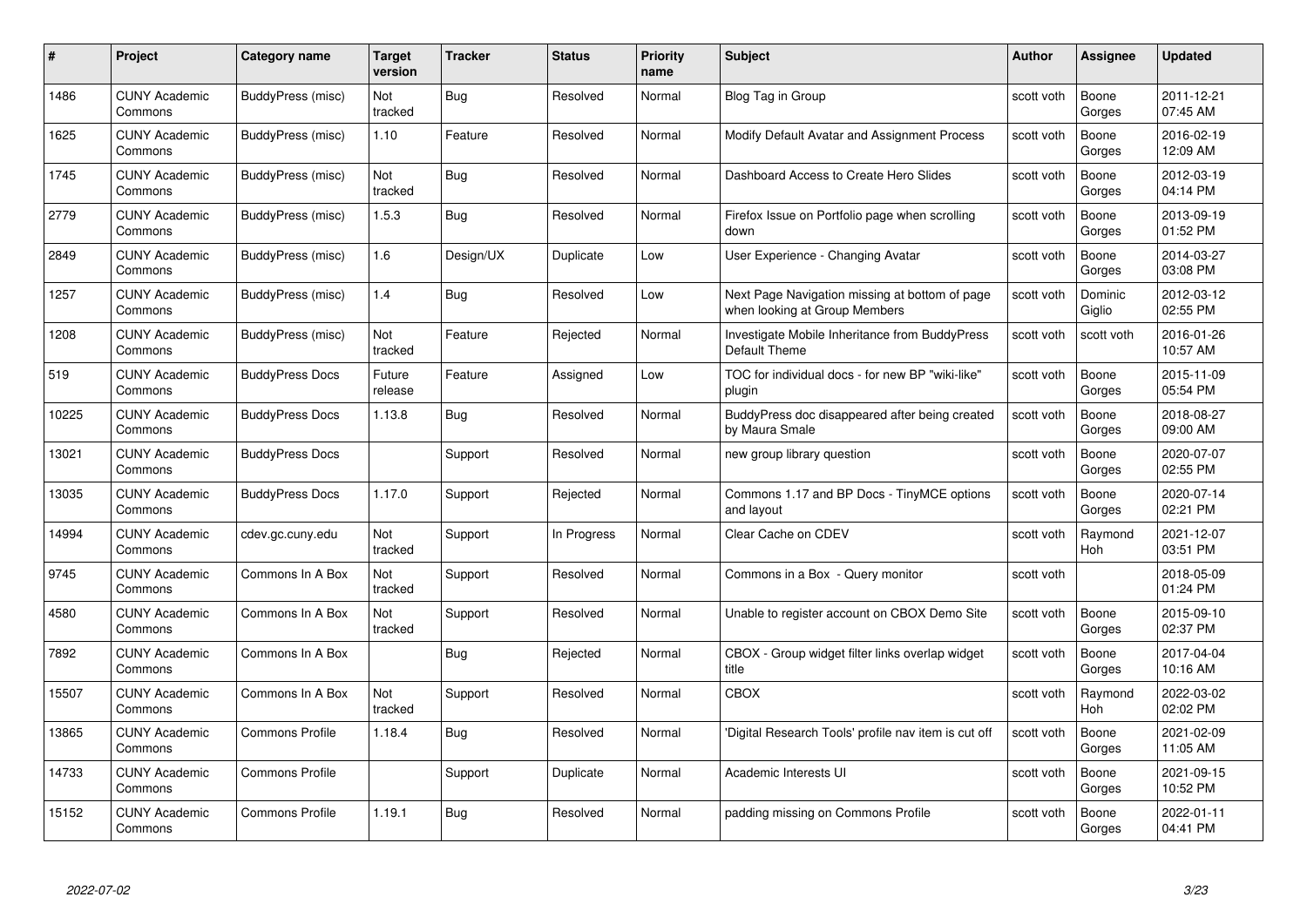| #     | Project                         | <b>Category name</b>   | Target<br>version | <b>Tracker</b> | <b>Status</b> | <b>Priority</b><br>name | <b>Subject</b>                                                                  | <b>Author</b> | <b>Assignee</b> | <b>Updated</b>         |
|-------|---------------------------------|------------------------|-------------------|----------------|---------------|-------------------------|---------------------------------------------------------------------------------|---------------|-----------------|------------------------|
| 15185 | <b>CUNY Academic</b><br>Commons | <b>Commons Profile</b> | 1.19.2            | Support        | Resolved      | Normal                  | Change "Edit Profile" button to "Edit Public Profile"                           | scott voth    | Boone<br>Gorges | 2022-01-25<br>11:33 AM |
| 2490  | <b>CUNY Academic</b><br>Commons | commonsinabox.org      |                   | Feature        | Duplicate     | Normal                  | Search Functionality on CommonsinaBox.org                                       | scott voth    |                 | 2013-02-27<br>09:37 PM |
| 3549  | <b>CUNY Academic</b><br>Commons | commonsinabox.org      | Not<br>tracked    | Support        | Rejected      | Normal                  | Spam on CBOX.org                                                                | scott voth    |                 | 2014-10-15<br>12:10 AM |
| 7295  | <b>CUNY Academic</b><br>Commons | commonsinabox.org      | Not<br>tracked    | Support        | Resolved      | High                    | commonsinabox.org performance issues                                            | scott voth    |                 | 2017-01-03<br>10:52 AM |
| 7343  | <b>CUNY Academic</b><br>Commons | commonsinabox.org      | Not<br>tracked    | Bug            | Resolved      | Normal                  | commonsinabox.org - unable to access backend                                    | scott voth    |                 | 2017-01-06<br>11:58 AM |
| 9707  | <b>CUNY Academic</b><br>Commons | commonsinabox.org      |                   | Support        | Resolved      | Normal                  | CommonsinaBox.org DEV admin not responding                                      | scott voth    |                 | 2018-05-07<br>10:38 AM |
| 2287  | <b>CUNY Academic</b><br>Commons | commonsinabox.org      | Not<br>tracked    | Bug            | Resolved      | Normal                  | User reports he added an entry to the Help &<br>Support Forum - but it was lost | scott voth    | Boone<br>Gorges | 2012-11-21<br>11:27 PM |
| 2316  | <b>CUNY Academic</b><br>Commons | commonsinabox.org      | Not<br>tracked    | Bug            | Resolved      | Normal                  | Commonsinabox.org - group forum - can't access<br>second page of forum posts    | scott voth    | Boone<br>Gorges | 2012-12-03<br>11:57 AM |
| 2337  | <b>CUNY Academic</b><br>Commons | commonsinabox.org      | Not<br>tracked    | Bug            | Rejected      | High                    | commonsinabox.org - notifications                                               | scott voth    | Boone<br>Gorges | 2012-12-12<br>01:43 PM |
| 2435  | <b>CUNY Academic</b><br>Commons | commonsinabox.org      |                   | Bug            | Resolved      | Normal                  | commonsinabox.org - media upload file types                                     | scott voth    | Boone<br>Gorges | 2013-02-13<br>09:58 PM |
| 2484  | CUNY Academic<br>Commons        | commonsinabox.org      |                   | Bug            | Resolved      | Normal                  | Forum posts are vanishing - can only view last few<br>on Help & Support         | scott voth    | Boone<br>Gorges | 2013-03-01<br>11:19 AM |
| 2518  | <b>CUNY Academic</b><br>Commons | commonsinabox.org      | Not<br>tracked    | <b>Bug</b>     | Resolved      | Normal                  | Lost Access to Upload image files on<br>CommonsinaBox.org                       | scott voth    | Boone<br>Gorges | 2013-03-20<br>01:57 PM |
| 2561  | <b>CUNY Academic</b><br>Commons | commonsinabox.org      | Not<br>tracked    | Bug            | Resolved      | Normal                  | CSS Issues on Commonsinabox.org                                                 | scott voth    | Boone<br>Gorges | 2013-05-16<br>03:31 PM |
| 2585  | <b>CUNY Academic</b><br>Commons | commonsinabox.org      | Not<br>tracked    | <b>Bug</b>     | Resolved      | Normal                  | commonsinbox.org - no "site features" option                                    | scott voth    | Boone<br>Gorges | 2013-05-21<br>09:15 PM |
| 2631  | <b>CUNY Academic</b><br>Commons | commonsinabox.org      | Not<br>tracked    | Bug            | Resolved      | Normal                  | Bullet Points don't display in Forum posts on<br>CBOX.org                       | scott voth    | Boone<br>Gorges | 2014-05-01<br>08:11 PM |
| 2633  | <b>CUNY Academic</b><br>Commons | commonsinabox.org      | Not<br>tracked    | Bug            | Resolved      | Normal                  | Mentions in CBOX.org                                                            | scott voth    | Boone<br>Gorges | 2014-05-01<br>08:12 PM |
| 2965  | <b>CUNY Academic</b><br>Commons | commonsinabox.org      |                   | Support        | Resolved      | High                    | Spammers on commonsinabox.org                                                   | scott voth    | Boone<br>Gorges | 2014-01-19<br>02:56 PM |
| 3841  | <b>CUNY Academic</b><br>Commons | commonsinabox.org      | Not<br>tracked    | Bug            | Resolved      | Normal                  | <b>CBOX.org Registration Plugin Not Working</b>                                 | scott voth    | Boone<br>Gorges | 2016-01-26<br>03:27 PM |
| 6184  | CUNY Academic<br>Commons        | commonsinabox.org      | Not<br>tracked    | Bug            | Resolved      | Normal                  | CBOX Confirm User Registration plugin                                           | scott voth    | Raymond<br>Hoh  | 2018-09-12<br>01:50 PM |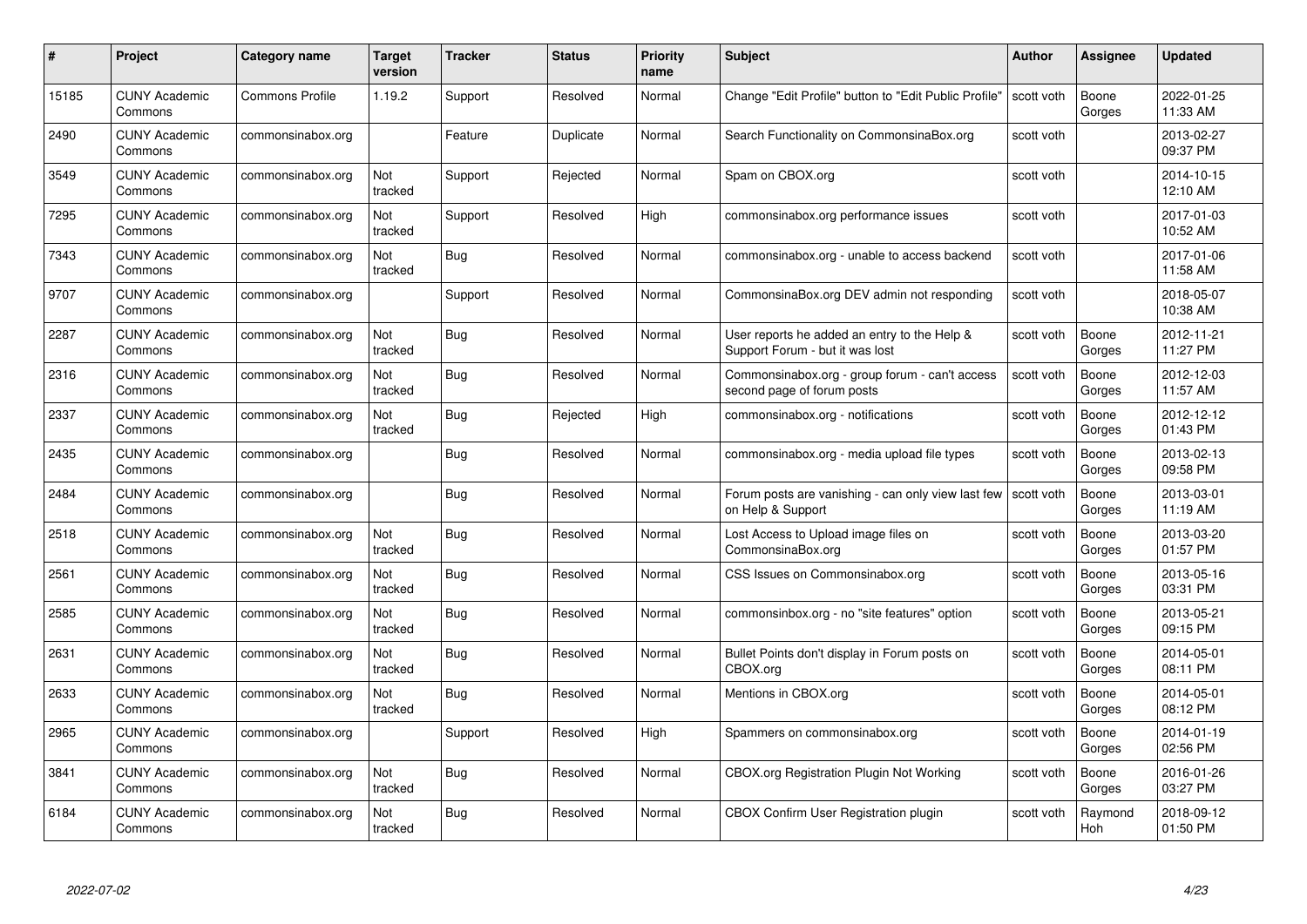| #     | Project                         | Category name      | <b>Target</b><br>version | <b>Tracker</b> | <b>Status</b>        | <b>Priority</b><br>name | <b>Subject</b>                                                                 | <b>Author</b> | Assignee         | <b>Updated</b>         |
|-------|---------------------------------|--------------------|--------------------------|----------------|----------------------|-------------------------|--------------------------------------------------------------------------------|---------------|------------------|------------------------|
| 10226 | <b>CUNY Academic</b><br>Commons | Courses            | Future<br>release        | Feature        | <b>New</b>           | Normal                  | Add "My Courses" to drop down list                                             | scott voth    | Boone<br>Gorges  | 2021-11-19<br>12:42 PM |
| 11298 | <b>CUNY Academic</b><br>Commons | Courses            | 1.16                     | Feature        | Resolved             | Normal                  | Explore Ways to Make the "Courses" tab More<br>Interesting                     | scott voth    | Boone<br>Gorges  | 2019-12-04<br>10:51 AM |
| 14437 | <b>CUNY Academic</b><br>Commons | Courses            | 1.19.0                   | Bug            | Resolved             | Normal                  | Deleted Sites Show Up On Courses Tab                                           | scott voth    | Boone<br>Gorges  | 2022-01-04<br>12:04 PM |
| 8876  | <b>CUNY Academic</b><br>Commons | cuny.is            | 1.12.1                   | Bug            | Resolved             | Normal                  | Groups cannot select cuny is URL that matches<br>their group slug exactly      | scott voth    | Boone<br>Gorges  | 2017-11-01<br>03:06 PM |
| 3604  | <b>CUNY Academic</b><br>Commons | cuny.is            |                          | Support        | Resolved             | Normal                  | LLJournal CUNY.IS request                                                      | scott voth    | Sarah<br>Morgano | 2014-10-26<br>05:47 PM |
| 6110  | <b>CUNY Academic</b><br>Commons | cuny.is            |                          | Support        | Resolved             | Normal                  | cuny.is Request                                                                | scott voth    | Sarah<br>Morgano | 2016-10-03<br>03:03 AM |
| 4841  | <b>CUNY Academic</b><br>Commons | Design             | Future<br>release        | <b>Bug</b>     | Rejected             | Normal                  | Font style on "Friends" Page seems different                                   | scott voth    | Boone<br>Gorges  | 2015-11-03<br>07:40 AM |
| 15151 | <b>CUNY Academic</b><br>Commons | Design             | 1.19.7                   | Support        | Resolved             | Normal                  | Commons Main Navigation does not show which<br>tab you are on                  | scott voth    | Sara<br>Cannon   | 2022-04-12<br>11:31 AM |
| 4978  | <b>CUNY Academic</b><br>Commons | <b>Directories</b> | 1.9.4                    | Feature        | Resolved             | High                    | On Profile Provide a Way to Enter or Change<br><b>Campus Affiliation</b>       | scott voth    | Boone<br>Gorges  | 2016-01-11<br>10:41 PM |
| 11173 | <b>CUNY Academic</b><br>Commons | Documentation      |                          | Support        | Resolved             | Normal                  | <b>Accessibility Checker</b>                                                   | scott voth    | Boone<br>Gorges  | 2019-02-26<br>11:00 PM |
| 11495 | <b>CUNY Academic</b><br>Commons | Documentation      | Not<br>tracked           | Documentation  | Resolved             | Normal                  | New Member Intro Page                                                          | scott voth    | scott voth       | 2020-05-14<br>01:12 PM |
| 11974 | <b>CUNY Academic</b><br>Commons | Documentation      |                          | Feature        | Resolved             | Normal                  | Help tracking down documentation on JetPack                                    | scott voth    | scott voth       | 2019-10-12<br>01:08 PM |
| 3446  | <b>CUNY Academic</b><br>Commons | Domain Mapping     |                          | Support        | Rejected             | Normal                  | bkpublicscholars.org Domain Mapping Request<br>not working?                    | scott voth    |                  | 2014-09-05<br>09:39 AM |
| 3621  | <b>CUNY Academic</b><br>Commons | Domain Mapping     | Not<br>tracked           | Support        | Resolved             | Normal                  | Question - Google Analytics, Mapped Domains,<br>and WP-Google-Analytics plugin | scott voth    |                  | 2015-04-01<br>09:16 PM |
| 10528 | <b>CUNY Academic</b><br>Commons | Domain Mapping     |                          | Support        | Rejected             | Normal                  | domain Mapping request for Kelly Josephs Baker                                 | scott voth    |                  | 2018-10-15<br>11:20 AM |
| 10982 | <b>CUNY Academic</b><br>Commons | Domain Mapping     | Not<br>tracked           | Support        | Reporter<br>Feedback | Normal                  | <b>CNAME</b> question                                                          | scott voth    |                  | 2019-01-22<br>04:29 PM |
| 13374 | <b>CUNY Academic</b><br>Commons | Domain Mapping     |                          | Support        | Resolved             | Normal                  | domain mapping question                                                        | scott voth    |                  | 2020-10-01<br>01:10 PM |
| 13407 | <b>CUNY Academic</b><br>Commons | Domain Mapping     | Not<br>tracked           | Support        | Resolved             | Normal                  | Remove domain mapping for sexgenlab.org                                        | scott voth    |                  | 2020-09-30<br>11:35 AM |
| 3082  | <b>CUNY Academic</b><br>Commons | Domain Mapping     | Not<br>tracked           | Support        | Resolved             | Normal                  | Domain Mapping Request - Ruth O'Brien                                          | scott voth    | Boone<br>Gorges  | 2014-03-05<br>07:16 PM |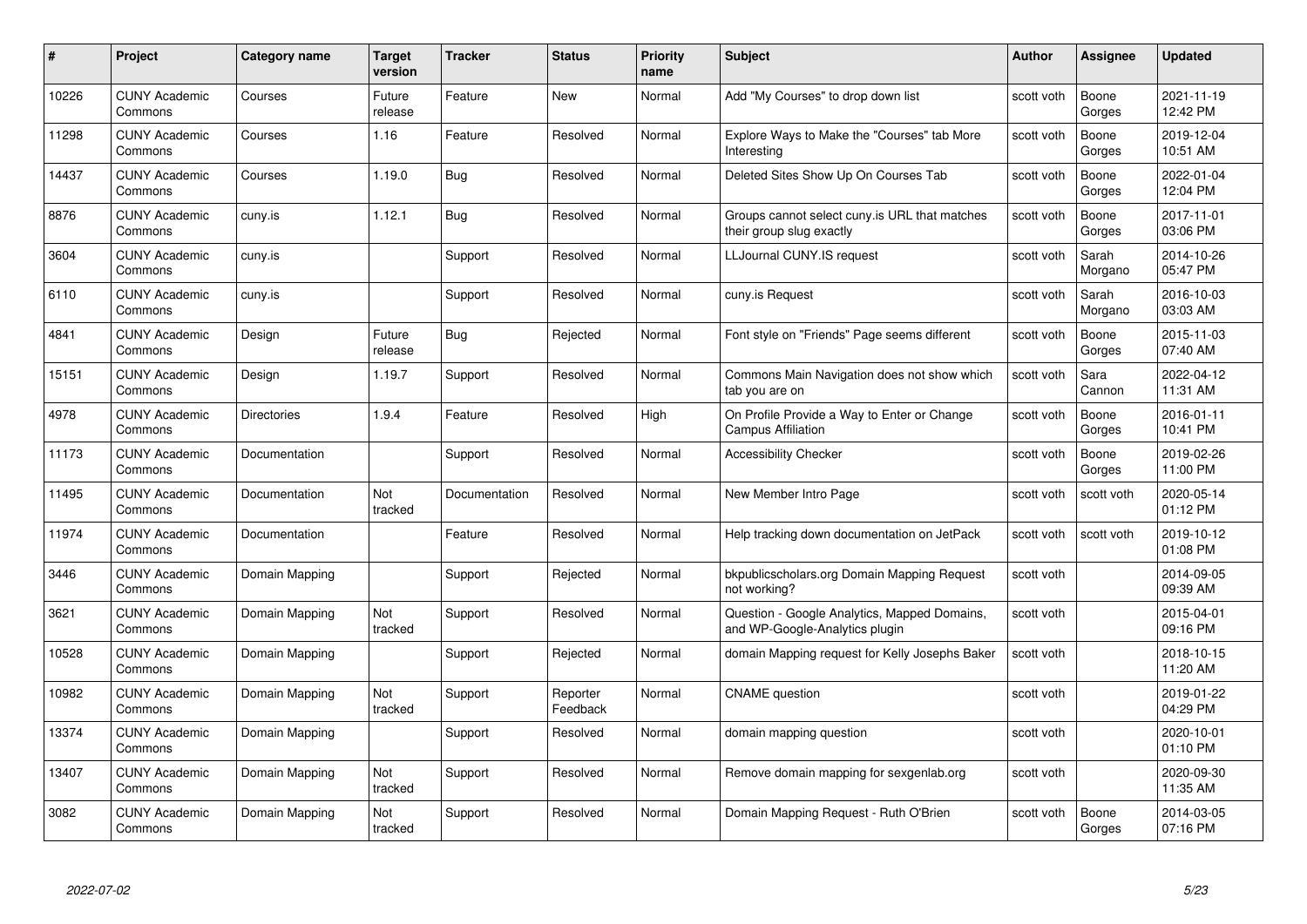| #     | Project                         | <b>Category name</b> | Target<br>version | <b>Tracker</b> | <b>Status</b> | <b>Priority</b><br>name | <b>Subject</b>                                            | <b>Author</b> | <b>Assignee</b> | <b>Updated</b>         |
|-------|---------------------------------|----------------------|-------------------|----------------|---------------|-------------------------|-----------------------------------------------------------|---------------|-----------------|------------------------|
| 3120  | <b>CUNY Academic</b><br>Commons | Domain Mapping       | Not<br>tracked    | Support        | Rejected      | Normal                  | Domain Mapping Request from Paul Julian Smith             | scott voth    | Boone<br>Gorges | 2016-01-26<br>12:41 AM |
| 3199  | <b>CUNY Academic</b><br>Commons | Domain Mapping       |                   | Support        | Resolved      | Normal                  | domain mapping request - bethanyholmstrom.net             | scott voth    | Boone<br>Gorges | 2014-05-08<br>02:40 PM |
| 3269  | <b>CUNY Academic</b><br>Commons | Domain Mapping       | Not<br>tracked    | Support        | Resolved      | Normal                  | Domain mapping request - Natascia Boeri                   | scott voth    | Boone<br>Gorges | 2015-11-30<br>03:17 PM |
| 3423  | <b>CUNY Academic</b><br>Commons | Domain Mapping       | Not<br>tracked    | Support        | Resolved      | Normal                  | bkpublicscholars.org Domain Mapping Request               | scott voth    | Boone<br>Gorges | 2016-01-26<br>12:08 PM |
| 3539  | CUNY Academic<br>Commons        | Domain Mapping       | Not<br>tracked    | Support        | Resolved      | Normal                  | Domain Mapping Request for ACERT                          | scott voth    | Boone<br>Gorges | 2015-11-30<br>03:15 PM |
| 4795  | <b>CUNY Academic</b><br>Commons | Domain Mapping       | Not<br>tracked    | Support        | Resolved      | Normal                  | Revert Domain Mapping for<br>http://bkpublicscholars.org/ | scott voth    | Boone<br>Gorges | 2015-11-01<br>05:33 PM |
| 4902  | <b>CUNY Academic</b><br>Commons | Domain Mapping       | Not<br>tracked    | Support        | Resolved      | Normal                  | domain mapping reguest - Patrick Sweeney                  | scott voth    | Boone<br>Gorges | 2015-12-07<br>01:32 AM |
| 4954  | <b>CUNY Academic</b><br>Commons | Domain Mapping       | Not<br>tracked    | Support        | Resolved      | Normal                  | domain mapping request - Talia Schaffer                   | scott voth    | Boone<br>Gorges | 2015-12-07<br>01:24 AM |
| 5617  | <b>CUNY Academic</b><br>Commons | Domain Mapping       | Not<br>tracked    | Support        | Resolved      | Normal                  | Domain Mapping Issue - Paul Herbert                       | scott voth    | Boone<br>Gorges | 2016-05-30<br>12:04 PM |
| 6383  | <b>CUNY Academic</b><br>Commons | Domain Mapping       | Not<br>tracked    | Support        | Resolved      | Normal                  | Domain Mapping request - Azriel Genack                    | scott voth    | Boone<br>Gorges | 2016-10-21<br>03:48 PM |
| 6905  | CUNY Academic<br>Commons        | Domain Mapping       | Not<br>tracked    | Support        | Rejected      | Normal                  | domain mapping - Approaching Dance conference             | scott voth    | Boone<br>Gorges | 2017-11-15<br>11:09 AM |
| 8624  | <b>CUNY Academic</b><br>Commons | Domain Mapping       | Not<br>tracked    | Support        | Resolved      | Normal                  | domain mapping request                                    | scott voth    | Boone<br>Gorges | 2017-10-05<br>12:50 PM |
| 9794  | <b>CUNY Academic</b><br>Commons | Domain Mapping       | Not<br>tracked    | Support        | Resolved      | Normal                  | domain Mapping request - Joseph Reynolds Van<br>Der Naald | scott voth    | Boone<br>Gorges | 2018-05-22<br>01:54 PM |
| 11190 | <b>CUNY Academic</b><br>Commons | Domain Mapping       |                   | Support        | Resolved      | Normal                  | Domain Mapping Request - Kate Culkin                      | scott voth    | Boone<br>Gorges | 2019-03-16<br>10:01 AM |
| 11764 | <b>CUNY Academic</b><br>Commons | Domain Mapping       | Not<br>tracked    | Support        | Resolved      | Normal                  | Domain Mapping request for literarybronx.com              | scott voth    | Boone<br>Gorges | 2019-08-21<br>05:28 PM |
| 12924 | <b>CUNY Academic</b><br>Commons | Domain Mapping       | Not<br>tracked    | Support        | Resolved      | Normal                  | Domain Mapping request - Sam Phillips                     | scott voth    | Boone<br>Gorges | 2020-06-12<br>03:29 PM |
| 13924 | <b>CUNY Academic</b><br>Commons | Domain Mapping       | Not<br>tracked    | Support        | Resolved      | Normal                  | domain mapping - cunyhumanitiesalliance.org               | scott voth    | Boone<br>Gorges | 2021-02-02<br>05:39 PM |
| 14452 | <b>CUNY Academic</b><br>Commons | Domain Mapping       | Not<br>tracked    | Support        | Resolved      | Normal                  | domain mapping - hilarieashton.com                        | scott voth    | Boone<br>Gorges | 2021-05-17<br>10:46 AM |
| 15223 | CUNY Academic<br>Commons        | Domain Mapping       | Not<br>tracked    | Support        | Resolved      | Normal                  | domain mapping - preludenyc.org                           | scott voth    | Boone<br>Gorges | 2022-02-02<br>02:24 PM |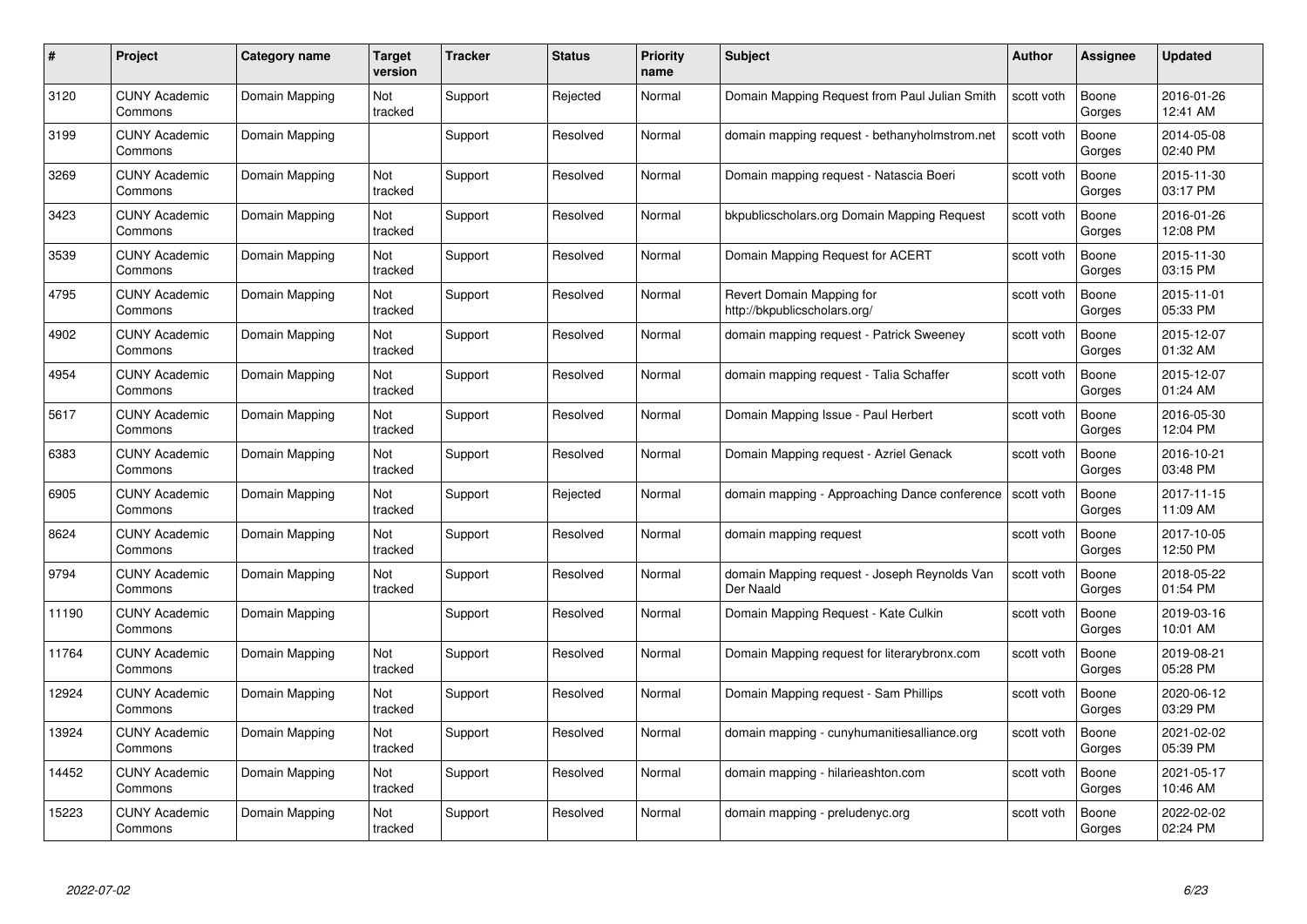| #     | Project                         | <b>Category name</b> | <b>Target</b><br>version | <b>Tracker</b> | <b>Status</b>        | <b>Priority</b><br>name | <b>Subject</b>                                                                     | <b>Author</b> | <b>Assignee</b>  | <b>Updated</b>         |
|-------|---------------------------------|----------------------|--------------------------|----------------|----------------------|-------------------------|------------------------------------------------------------------------------------|---------------|------------------|------------------------|
| 15395 | <b>CUNY Academic</b><br>Commons | Domain Mapping       | 1.19.5                   | Support        | Resolved             | Normal                  | Domain Mapping - Queens College Department of   scott voth<br><b>Urban Studies</b> |               | Boone<br>Gorges  | 2022-02-22<br>11:40 AM |
| 15626 | <b>CUNY Academic</b><br>Commons | Domain Mapping       | Not<br>tracked           | Support        | Resolved             | Normal                  | domain mapping - Jason tougaw                                                      | scott voth    | Boone<br>Gorges  | 2022-03-15<br>02:10 PM |
| 15965 | <b>CUNY Academic</b><br>Commons | Domain Mapping       | Not<br>tracked           | Support        | Resolved             | Normal                  | Domain Mapping - Joseph van der Naald                                              | scott voth    | Boone<br>Gorges  | 2022-04-29<br>04:06 PM |
| 16167 | <b>CUNY Academic</b><br>Commons | Domain Mapping       |                          | <b>Bug</b>     | Resolved             | Normal                  | qcurban.org/loading issue                                                          | scott voth    | Boone<br>Gorges  | 2022-05-26<br>03:29 PM |
| 12246 | <b>CUNY Academic</b><br>Commons | Domain Mapping       | Not<br>tracked           | Support        | Resolved             | Normal                  | domain mapping - Sam Neylon                                                        | scott voth    | Lihua Wang       | 2020-01-06<br>10:55 AM |
| 12407 | <b>CUNY Academic</b><br>Commons | Domain Mapping       | Not<br>tracked           | Support        | Resolved             | Normal                  | Domain Mapping - district15parproject.org                                          | scott voth    | Lihua Wang       | 2020-02-14<br>10:38 AM |
| 3182  | <b>CUNY Academic</b><br>Commons | Domain Mapping       | Not<br>tracked           | Support        | Resolved             | Normal                  | domain mapping request - muphyinstituteblog.org                                    | scott voth    | Matt Gold        | 2014-05-01<br>01:12 PM |
| 3635  | <b>CUNY Academic</b><br>Commons | Domain Mapping       | Not<br>tracked           | Support        | Resolved             | Normal                  | Domain Mapping Request - Keith Miyake                                              | scott voth    | Matt Gold        | 2014-11-10<br>08:15 PM |
| 4571  | <b>CUNY Academic</b><br>Commons | Domain Mapping       | Not<br>tracked           | Support        | Resolved             | Normal                  | Domain Mapping Request - Courtney Drayer                                           | scott voth    | <b>Matt Gold</b> | 2015-09-16<br>05:19 PM |
| 6135  | <b>CUNY Academic</b><br>Commons | Domain Mapping       | Not<br>tracked           | Support        | Resolved             | Normal                  | domain mapping - Patrick Sweeney                                                   | scott voth    | Matt Gold        | 2016-10-12<br>11:41 AM |
| 10180 | <b>CUNY Academic</b><br>Commons | Domain Mapping       | 1.13.8                   | Support        | Resolved             | Normal                  | domain mapping request - Kelle Cruz                                                | scott voth    | Matt Gold        | 2018-08-29<br>03:23 PM |
| 10796 | <b>CUNY Academic</b><br>Commons | Domain Mapping       | Not<br>tracked           | Support        | Resolved             | Normal                  | domain mapping request - BMCC OER                                                  | scott voth    | Matt Gold        | 2018-12-06<br>07:47 PM |
| 10860 | <b>CUNY Academic</b><br>Commons | Domain Mapping       | Not<br>tracked           | Support        | Resolved             | Normal                  | domain mapping for Leah Feder                                                      | scott voth    | <b>Matt Gold</b> | 2019-01-10<br>01:37 PM |
| 11493 | <b>CUNY Academic</b><br>Commons | Domain Mapping       | Not<br>tracked           | Support        | Reporter<br>Feedback | Normal                  | Domain Mapping Request - Talia Schaffer                                            | scott voth    | Matt Gold        | 2019-08-06<br>08:39 AM |
| 12236 | <b>CUNY Academic</b><br>Commons | Domain Mapping       | Not<br>tracked           | Support        | Resolved             | Normal                  | domain mapping request - johnbrenkman.com                                          | scott voth    | Matt Gold        | 2019-12-27<br>09:32 AM |
| 12313 | <b>CUNY Academic</b><br>Commons | Domain Mapping       | Not<br>tracked           | Support        | Duplicate            | Normal                  | domain mapping - laurenspradlin.info                                               | scott voth    | Matt Gold        | 2020-01-21<br>06:02 PM |
| 12878 | <b>CUNY Academic</b><br>Commons | Domain Mapping       | Not<br>tracked           | Support        | Resolved             | Normal                  | Domain Mapping request - Lidia Hernandez Tapia                                     | scott voth    | Matt Gold        | 2020-06-05<br>12:58 PM |
| 13004 | <b>CUNY Academic</b><br>Commons | Domain Mapping       | Not<br>tracked           | Bug            | Resolved             | Normal                  | Domain Mapping request - Wole                                                      | scott voth    | Matt Gold        | 2020-07-07<br>12:02 PM |
| 13440 | CUNY Academic<br>Commons        | Domain Mapping       | Not<br>tracked           | Support        | Resolved             | Normal                  | Domain mapping for morrisjustice.org                                               | scott voth    | Matt Gold        | 2020-10-13<br>02:54 PM |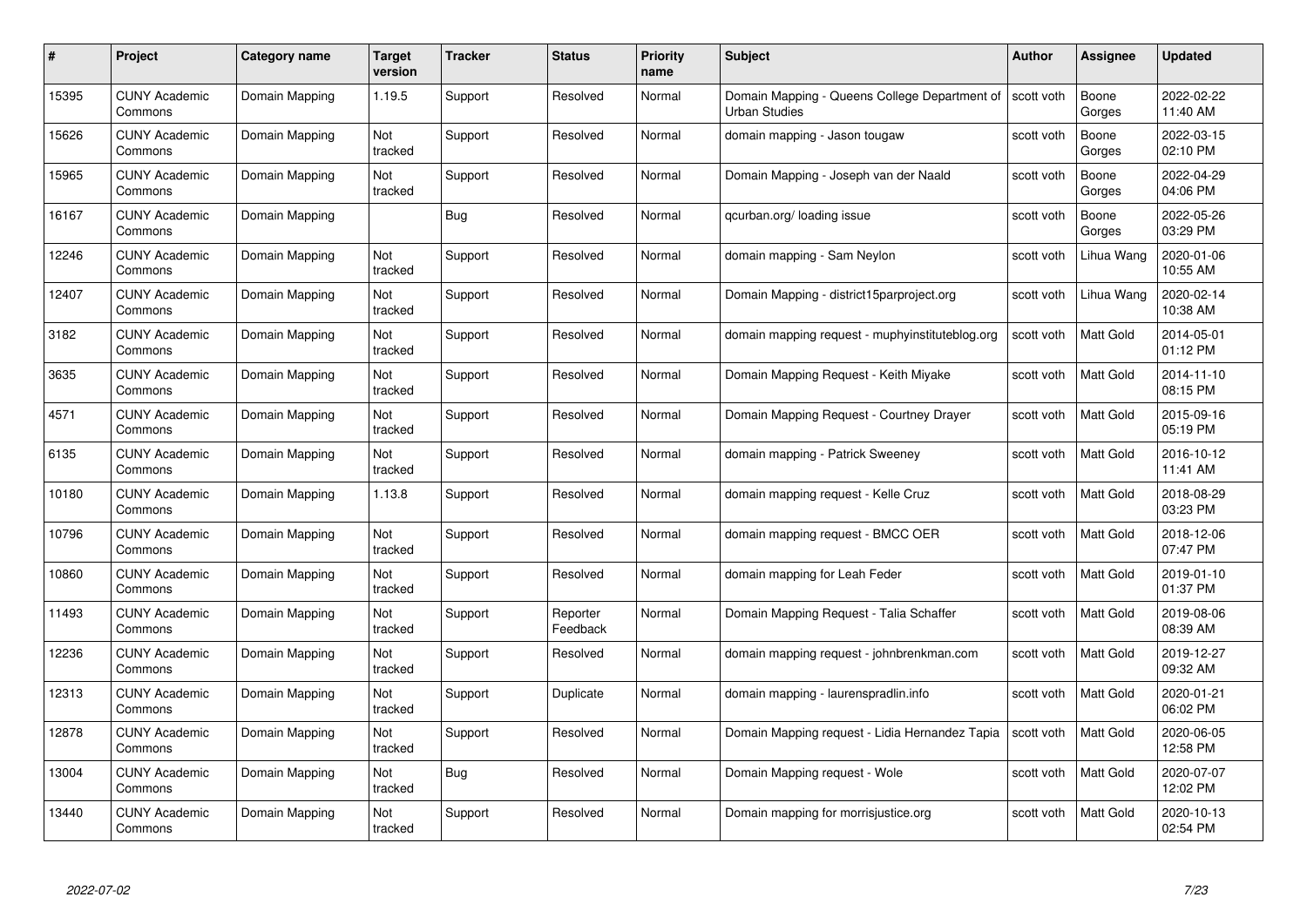| #     | Project                         | Category name              | Target<br>version | <b>Tracker</b> | <b>Status</b> | <b>Priority</b><br>name | <b>Subject</b>                                                                          | <b>Author</b> | <b>Assignee</b>       | <b>Updated</b>         |
|-------|---------------------------------|----------------------------|-------------------|----------------|---------------|-------------------------|-----------------------------------------------------------------------------------------|---------------|-----------------------|------------------------|
| 15253 | <b>CUNY Academic</b><br>Commons | Domain Mapping             | Not<br>tracked    | Support        | Resolved      | Normal                  | domain mapping - segal film festival                                                    | scott voth    | <b>Matt Gold</b>      | 2022-02-04<br>11:29 AM |
| 16227 | <b>CUNY Academic</b><br>Commons | Domain Mapping             | Not<br>tracked    | Support        | Resolved      | Normal                  | domain mapping - Sruthi Atmakur-Javdekar                                                | scott voth    | Matt Gold             | 2022-06-15<br>02:34 PM |
| 3753  | <b>CUNY Academic</b><br>Commons | Domain Mapping             | Not<br>tracked    | Support        | Resolved      | High                    | Domain mapping request - Sujatha Fernandes                                              | scott voth    | Raymond<br>Hoh        | 2015-11-30<br>03:11 PM |
| 11629 | <b>CUNY Academic</b><br>Commons | Domain Mapping             | Not<br>tracked    | Support        | Resolved      | Normal                  | domain mapping request                                                                  | scott voth    | Raymond<br><b>Hoh</b> | 2019-07-17<br>10:22 AM |
| 11632 | <b>CUNY Academic</b><br>Commons | Domain Mapping             | Not<br>tracked    | Support        | Resolved      | Normal                  | domain mapping request mckinniburg.com                                                  | scott voth    | Raymond<br>Hoh        | 2019-07-17<br>10:22 AM |
| 13379 | <b>CUNY Academic</b><br>Commons | Domain Mapping             | Not<br>tracked    | Support        | Resolved      | Normal                  | Commenting issue with Mapped Domain (Using<br>Jetpack)                                  | scott voth    | Raymond<br>Hoh        | 2020-10-13<br>10:02 AM |
| 15810 | <b>CUNY Academic</b><br>Commons | Domain Mapping             | Not<br>tracked    | Bug            | Resolved      | High                    | News Literacy Matters site loading over and over<br>using Chrome                        | scott voth    | Raymond<br>Hoh        | 2022-04-05<br>10:09 AM |
| 15833 | <b>CUNY Academic</b><br>Commons | Domain Mapping             | 1.19.7            | Support        | Resolved      | Normal                  | <b>Block Editor Preview in Chrome</b>                                                   | scott voth    | Raymond<br>Hoh        | 2022-04-07<br>06:05 PM |
| 16316 | <b>CUNY Academic</b><br>Commons | Domain Mapping             | Not<br>tracked    | Support        | Resolved      | Normal                  | remove domain mapping for gcurban.org                                                   | scott voth    | Raymond<br>Hoh        | 2022-06-29<br>03:39 PM |
| 3478  | <b>CUNY Academic</b><br>Commons | Domain Mapping             | 1.7.2             | Feature        | Resolved      | Normal                  | Google Analytics and Mapped Domains                                                     | scott voth    | scott voth            | 2014-11-02<br>09:43 AM |
| 3603  | <b>CUNY Academic</b><br>Commons | Domain Mapping             | Not<br>tracked    | Support        | Resolved      | Normal                  | Domain Mapping Request - CERG                                                           | scott voth    | scott voth            | 2014-11-19<br>04:28 PM |
| 5096  | <b>CUNY Academic</b><br>Commons | Domain Mapping             | Not<br>tracked    | Support        | Resolved      | Normal                  | Domain Mapping Request: Lauren Spradlin                                                 | scott voth    | scott voth            | 2020-01-21<br>07:30 PM |
| 5344  | <b>CUNY Academic</b><br>Commons | Domain Mapping             | Not<br>tracked    | Support        | Resolved      | Normal                  | Domain Mapping Request - Bijan Kimiagar                                                 | scott voth    | scott voth            | 2016-03-31<br>10:52 PM |
| 5511  | <b>CUNY Academic</b><br>Commons | Domain Mapping             | Not<br>tracked    | Support        | Resolved      | Normal                  | Domain Mapping Request - Artem Altman                                                   | scott voth    | scott voth            | 2016-06-16<br>09:46 PM |
| 6134  | <b>CUNY Academic</b><br>Commons | Domain Mapping             | Not<br>tracked    | Support        | Abandoned     | Normal                  | domain mapping - mellon faculty diversity                                               | scott voth    | scott voth            | 2017-03-26<br>11:22 AM |
| 3395  | <b>CUNY Academic</b><br>Commons | <b>Email Notifications</b> | Not<br>tracked    | Bug            | Rejected      | Normal                  | email notification not received                                                         | scott voth    | Boone<br>Gorges       | 2016-01-26<br>12:05 PM |
| 6536  | <b>CUNY Academic</b><br>Commons | <b>Email Notifications</b> | 1.10              | Bug            | Resolved      | Normal                  | HTML not rendering (Sunday, 12:30 - 1:15PM) -<br>Commons 1.10 Testing                   | scott voth    | Raymond<br><b>Hoh</b> | 2016-11-07<br>10:49 AM |
| 10051 | <b>CUNY Academic</b><br>Commons | <b>Email Notifications</b> | 1.13.8            | Bug            | Resolved      | Normal                  | Tweets and email notifications are not being<br>generated from posts on OpenAtCUNY site | scott voth    | Raymond<br><b>Hoh</b> | 2018-08-28<br>12:08 PM |
| 1237  | <b>CUNY Academic</b><br>Commons | Events                     | 1.8               | Feature        | Resolved      | Normal                  | Develop Commons Calendar of Events Plugin                                               | scott voth    | Boone<br>Gorges       | 2016-02-15<br>11:19 PM |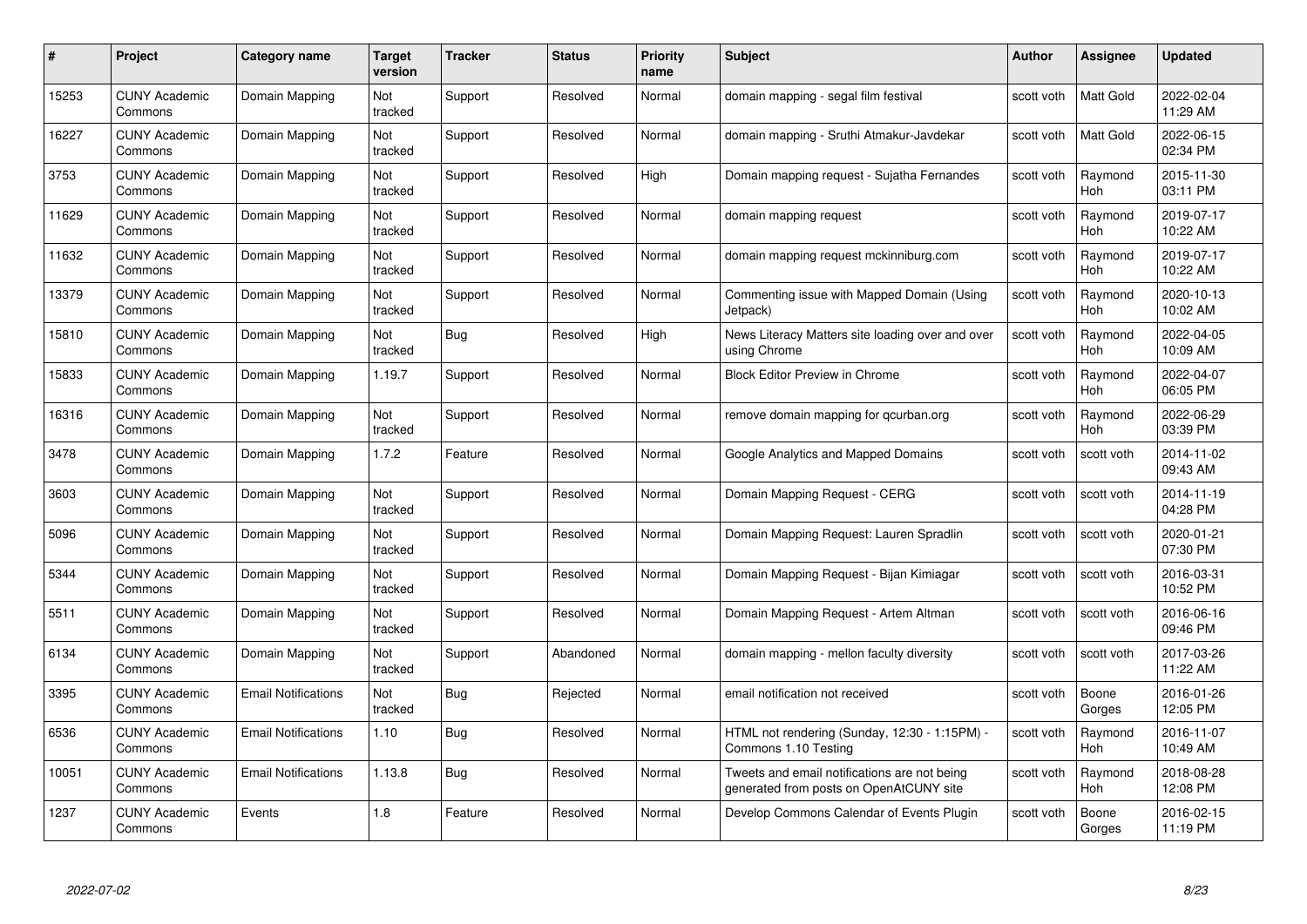| #     | Project                         | Category name             | <b>Target</b><br>version | <b>Tracker</b> | <b>Status</b> | <b>Priority</b><br>name | <b>Subject</b>                                                                     | <b>Author</b> | Assignee              | <b>Updated</b>         |
|-------|---------------------------------|---------------------------|--------------------------|----------------|---------------|-------------------------|------------------------------------------------------------------------------------|---------------|-----------------------|------------------------|
| 6539  | <b>CUNY Academic</b><br>Commons | Events                    | 1.10                     | Bug            | Resolved      | Normal                  | Event Room numbers don't seem to be persisted<br>Commons 1.10 testing              | scott voth    | Boone<br>Gorges       | 2016-10-31<br>04:23 PM |
| 11531 | <b>CUNY Academic</b><br>Commons | Events                    | Future<br>release        | Feature        | New           | Normal                  | Main Events calendar should include non-public<br>events that user has access to   | scott voth    | Boone<br>Gorges       | 2019-06-11<br>10:00 AM |
| 4438  | <b>CUNY Academic</b><br>Commons | Events                    | Future<br>release        | <b>Bug</b>     | Assigned      | Normal                  | Events Calendar - Export Recurring Events                                          | scott voth    | Daniel Jones          | 2016-05-23<br>04:25 PM |
| 4524  | <b>CUNY Academic</b><br>Commons | Events                    | 1.9                      | Feature        | Resolved      | Normal                  | Create a iCal Feed for Events Calendar                                             | scott voth    | Raymond<br><b>Hoh</b> | 2015-11-09<br>12:55 PM |
| 12147 | <b>CUNY Academic</b><br>Commons | Events                    |                          | Support        | Duplicate     | Normal                  | Changes to the Events Calendar "subscribe"<br>interface                            | scott voth    | Raymond<br>Hoh        | 2020-11-05<br>06:00 PM |
| 12154 | <b>CUNY Academic</b><br>Commons | Events                    | 1.16.4                   | Bug            | Rejected      | Normal                  | personal events calendar                                                           | scott voth    | Raymond<br>Hoh        | 2020-01-14<br>12:57 PM |
| 3964  | <b>CUNY Academic</b><br>Commons | <b>Group Announcments</b> | 1.8.17                   | Bug            | Resolved      | Normal                  | "There was a problem" error when posting<br><b>Group Announcement</b>              | scott voth    | Boone<br>Gorges       | 2015-11-18<br>05:45 PM |
| 1173  | <b>CUNY Academic</b><br>Commons | Group Blogs               | 1.17.0                   | Support        | Resolved      | Normal                  | Avatars for group blogs should fall back on group<br>avatar, not admin user's      | scott voth    | Raymond<br>Hoh        | 2020-07-14<br>01:05 PM |
| 4455  | <b>CUNY Academic</b><br>Commons | <b>Group Files</b>        | 1.8.8                    | Bug            | Resolved      | High                    | Group Files Download to zip Not working                                            | scott voth    | Boone<br>Gorges       | 2015-08-19<br>09:58 AM |
| 11754 | <b>CUNY Academic</b><br>Commons | <b>Group Files</b>        | Not<br>tracked           | Support        | Resolved      | Normal                  | Group file folder delete                                                           | scott voth    | Boone<br>Gorges       | 2019-08-15<br>05:10 PM |
| 4407  | <b>CUNY Academic</b><br>Commons | Group Forums              |                          | <b>Bug</b>     | Resolved      | Normal                  | Disable Forum on Existing group is not working                                     | scott voth    | Boone<br>Gorges       | 2015-08-11<br>03:13 PM |
| 7894  | <b>CUNY Academic</b><br>Commons | Group Forums              |                          | <b>Bug</b>     | Duplicate     | Normal                  | Forum topics not showing former content                                            | scott voth    | Boone<br>Gorges       | 2017-04-02<br>06:30 PM |
| 6542  | <b>CUNY Academic</b><br>Commons | Group Forums              | 1.10                     | <b>Bug</b>     | Resolved      | Normal                  | Embedded image's caption is not rendering -<br>Commons 1.10 testing                | scott voth    | Raymond<br>Hoh        | 2016-11-01<br>10:59 AM |
| 14817 | <b>CUNY Academic</b><br>Commons | Group Forums              | 1.18.20                  | Feature        | Resolved      | Normal                  | Embed a Commons Group forum to a Site page                                         | scott voth    | Raymond<br>Hoh        | 2021-10-12<br>11:13 AM |
| 13410 | <b>CUNY Academic</b><br>Commons | Group Library             | 1.17.5                   | Support        | Resolved      | Normal                  | Group Library Add item with special characters in<br>title                         | scott voth    | Boone<br>Gorges       | 2020-10-01<br>12:40 PM |
| 13933 | <b>CUNY Academic</b><br>Commons | Group Library             | 1.18.4                   | Bug            | Resolved      | Normal                  | Group Library Paging Issue                                                         | scott voth    | Boone<br>Gorges       | 2021-02-09<br>11:05 AM |
| 14694 | <b>CUNY Academic</b><br>Commons | Groups (misc)             | 1.18.16                  | <b>Bug</b>     | Resolved      | Normal                  | Order by: Newly Created, Alphabetical, etc. Not<br>Working on Groups and Sites tab | scott voth    |                       | 2021-08-10<br>11:16 AM |
| 13499 | <b>CUNY Academic</b><br>Commons | Groups (misc)             | 1.17.7                   | Bug            | Resolved      | Normal                  | Student repeatedly loses membership to private<br>class group                      | scott voth    | Raymond<br><b>Hoh</b> | 2020-11-10<br>10:31 AM |
| 3931  | <b>CUNY Academic</b><br>Commons | Groups (misc)             | Not<br>tracked           | Support        | Resolved      | Normal                  | "WordPress Help" Avatar                                                            | scott voth    | scott voth            | 2015-03-19<br>09:41 PM |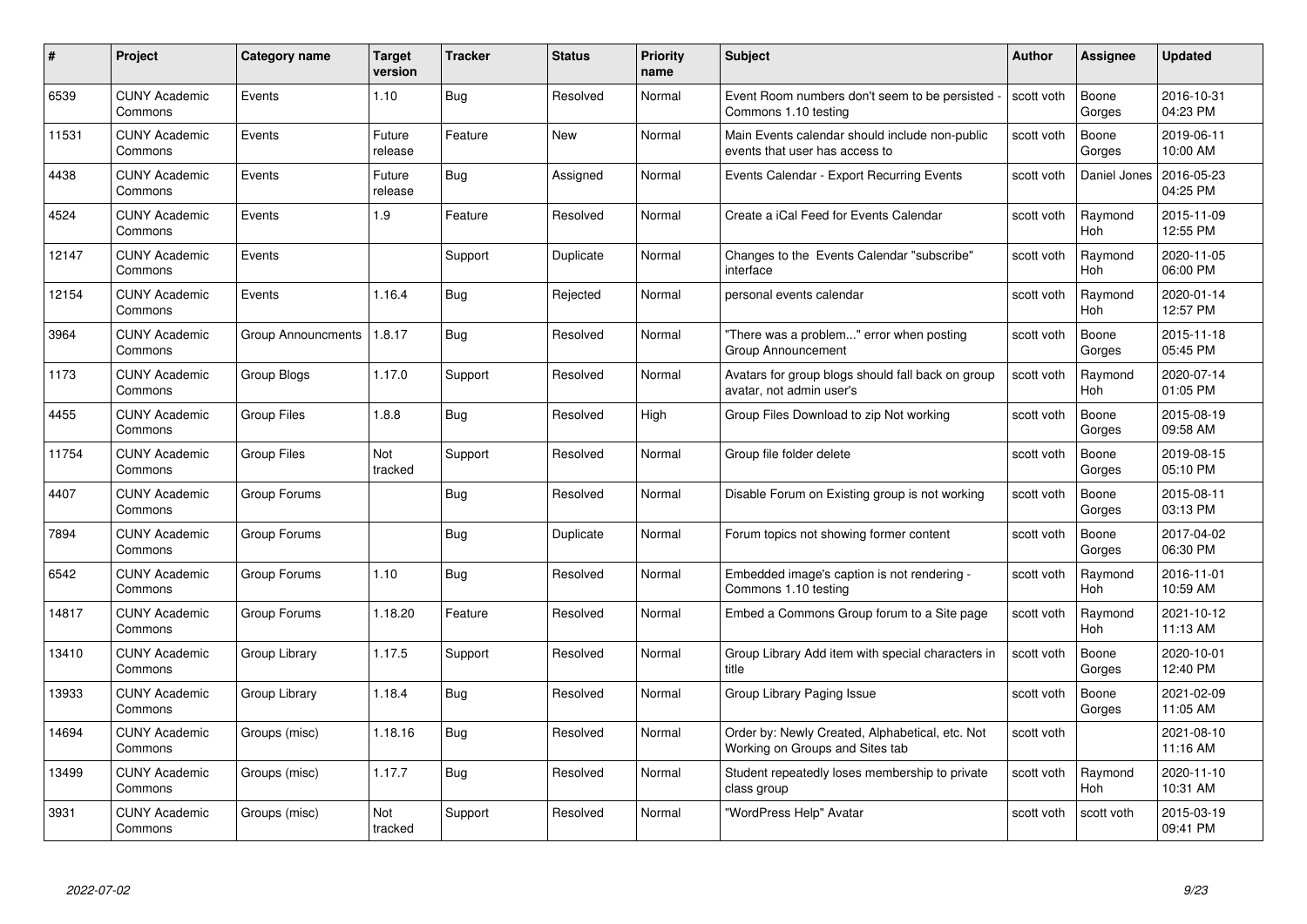| #     | Project                         | <b>Category name</b> | Target<br>version | <b>Tracker</b> | <b>Status</b> | <b>Priority</b><br>name | <b>Subject</b>                                                           | <b>Author</b> | <b>Assignee</b>    | <b>Updated</b>         |
|-------|---------------------------------|----------------------|-------------------|----------------|---------------|-------------------------|--------------------------------------------------------------------------|---------------|--------------------|------------------------|
| 12392 | <b>CUNY Academic</b><br>Commons | Help/Codex           | Not<br>tracked    | Documentation  | <b>New</b>    | Normal                  | Updates to Common Commons Questions on<br><b>Help Page</b>               | scott voth    | Margaret<br>Galvan | 2020-02-11<br>10:53 AM |
| 3081  | <b>CUNY Academic</b><br>Commons | Home Page            |                   | Support        | Resolved      | Normal                  | Lost Access to Create Hero Slides                                        | scott voth    |                    | 2014-02-27<br>08:06 PM |
| 3556  | <b>CUNY Academic</b><br>Commons | Home Page            |                   | Bug            | Resolved      | High                    | Lost Access to Create Hero Slides                                        | scott voth    |                    | 2014-10-15<br>08:38 PM |
| 4309  | <b>CUNY Academic</b><br>Commons | Home Page            | 1.8.5             | Feature        | Resolved      | Normal                  | Change Main Navigation Help Link to<br>http://codex.commons.gc.cuny.edu/ | scott voth    |                    | 2015-07-21<br>10:45 AM |
| 11530 | <b>CUNY Academic</b><br>Commons | Home Page            | Not<br>tracked    | <b>Bug</b>     | Resolved      | Normal                  | News Tab on homepage                                                     | scott voth    |                    | 2019-06-10<br>02:04 PM |
| 3335  | <b>CUNY Academic</b><br>Commons | Home Page            | Not<br>tracked    | Support        | Resolved      | Normal                  | Lost Access to Create Hero Slides                                        | scott voth    | Boone<br>Gorges    | 2014-07-22<br>10:07 PM |
| 15159 | <b>CUNY Academic</b><br>Commons | Home Page            | 1.19.1            | Bug            | Resolved      | Normal                  | My Sites - hyperlinks not working                                        | scott voth    | Boone<br>Gorges    | 2022-01-06<br>01:38 PM |
| 15788 | <b>CUNY Academic</b><br>Commons | Home Page            | 1.19.7            | Bug            | Resolved      | Normal                  | long site titles on home page                                            | scott voth    | Boone<br>Gorges    | 2022-04-12<br>11:31 AM |
| 3531  | <b>CUNY Academic</b><br>Commons | Home Page            | 1.7               | Feature        | Resolved      | Normal                  | Let Users Hover over Hero Slides to Stop<br>Animation                    | scott voth    | Daniel Jones       | 2014-10-13<br>05:43 PM |
| 15808 | <b>CUNY Academic</b><br>Commons | Home Page            | 1.19.7            | Bug            | Resolved      | Normal                  | Home Page "About" Dropdown                                               | scott voth    | Sara<br>Cannon     | 2022-04-12<br>11:31 AM |
| 3728  | CUNY Academic<br>Commons        | Homepage Slides      | Not<br>tracked    | Support        | Resolved      | Normal                  | Lost Access to Create Hero Slides                                        | scott voth    | Boone<br>Gorges    | 2014-12-28<br>02:18 PM |
| 5189  | <b>CUNY Academic</b><br>Commons | Homepage Slides      | Not<br>tracked    | Support        | Resolved      | Normal                  | Lost Access to Create Hero Slides                                        | scott voth    | Boone<br>Gorges    | 2016-02-01<br>10:45 AM |
| 8153  | <b>CUNY Academic</b><br>Commons | Homepage Slides      |                   | Bug            | Resolved      | Normal                  | <b>Hero Slide Permissions</b>                                            | scott voth    | Boone<br>Gorges    | 2017-05-17<br>08:29 PM |
| 4526  | <b>CUNY Academic</b><br>Commons | Homepage Slides      | 1.8.11            | <b>Bug</b>     | Resolved      | Normal                  | Mousing Over Hero Slide does not stop Animation                          | scott voth    | Daniel Jones       | 2015-09-18<br>03:53 PM |
| 11506 | <b>CUNY Academic</b><br>Commons | Homepage Slides      | 1.15.5            | Bug            | Resolved      | Normal                  | Home Page Slideshow - blank slide                                        | scott voth    | Raymond<br>Hoh     | 2019-07-09<br>02:33 PM |
| 3703  | <b>CUNY Academic</b><br>Commons | Homepage Slides      |                   | Bug            | Rejected      | Normal                  | Delay in Loading Hero Slide Images                                       | scott voth    | scott voth         | 2014-12-11<br>08:42 PM |
| 4365  | <b>CUNY Academic</b><br>Commons | Homepage Slides      | Not<br>tracked    | Support        | Resolved      | Normal                  | Lost Access to Create Hero Slides                                        | scott voth    | scott voth         | 2016-03-09<br>06:18 PM |
| 4842  | <b>CUNY Academic</b><br>Commons | Homepage Slides      |                   | Support        | Resolved      | Normal                  | Lost Access to Create Hero Slides                                        | scott voth    | scott voth         | 2015-10-31<br>03:17 PM |
| 6512  | CUNY Academic<br>Commons        | Homepage Slides      | Not<br>tracked    | Support        | Resolved      | Normal                  | Lost permissions to Create Hero slides                                   | scott voth    | scott voth         | 2016-10-27<br>11:00 PM |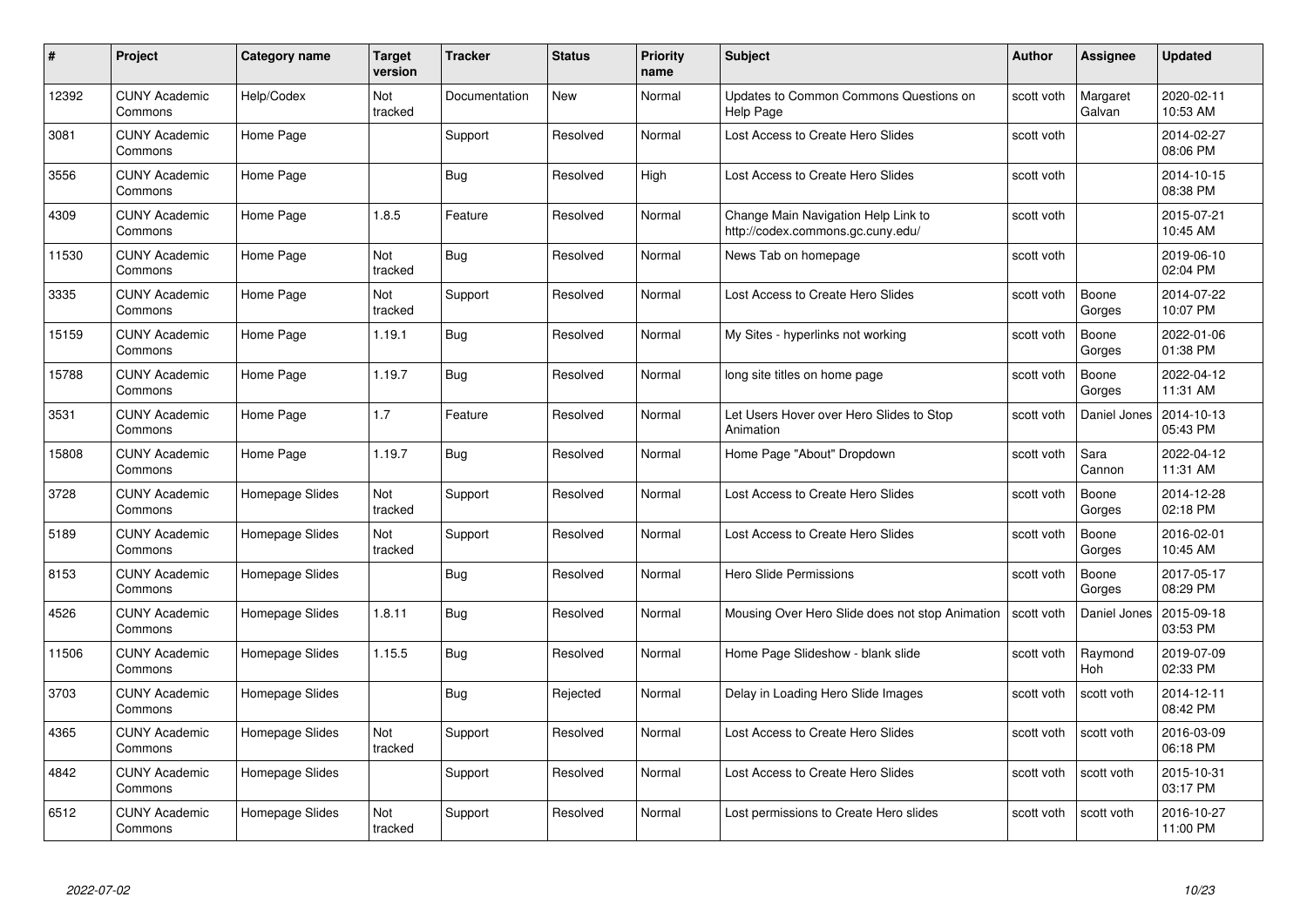| #     | Project                         | Category name                         | Target<br>version | <b>Tracker</b> | <b>Status</b> | <b>Priority</b><br>name | <b>Subject</b>                                                    | <b>Author</b> | <b>Assignee</b>       | <b>Updated</b>         |
|-------|---------------------------------|---------------------------------------|-------------------|----------------|---------------|-------------------------|-------------------------------------------------------------------|---------------|-----------------------|------------------------|
| 6515  | <b>CUNY Academic</b><br>Commons | Homepage Slides                       |                   | Bug            | Resolved      | Normal                  | Gallery Posts (i.e. Hero slides) are Not Working                  | scott voth    | scott voth            | 2019-09-23<br>03:01 PM |
| 8589  | <b>CUNY Academic</b><br>Commons | Homepage Slides                       | Not<br>tracked    | Support        | Resolved      | Normal                  | lost privileges to create hero slide                              | scott voth    | scott voth            | 2017-08-28<br>03:16 PM |
| 9837  | <b>CUNY Academic</b><br>Commons | Homepage Slides                       | Not<br>tracked    | Support        | Resolved      | Normal                  | Lost access to create hero slides                                 | scott voth    | scott voth            | 2018-05-25<br>10:57 AM |
| 12842 | <b>CUNY Academic</b><br>Commons | Homepage Slides                       | Not<br>tracked    | Support        | Resolved      | Normal                  | Lost Permissions to add Hero Slides                               | scott voth    | scott voth            | 2020-05-21<br>01:11 PM |
| 11671 | <b>CUNY Academic</b><br>Commons | Information<br>Architecture           |                   | Design/UX      | Resolved      | Normal                  | Commons Home Page Access                                          | scott voth    | Chris Stein           | 2019-07-30<br>04:39 PM |
| 11591 | <b>CUNY Academic</b><br>Commons | <b>Internal Tools and</b><br>Workflow | Not<br>tracked    | Support        | Resolved      | Normal                  | Get Licence for Camtasia                                          | scott voth    | Matt Gold             | 2019-07-16<br>11:27 AM |
| 5846  | <b>CUNY Academic</b><br>Commons | Membership                            |                   | Support        | Resolved      | Normal                  | Add Undergraduate Member to the Commons                           | scott voth    | Matt Gold             | 2016-07-27<br>08:28 AM |
| 6181  | <b>CUNY Academic</b><br>Commons | Membership                            |                   | Support        | Resolved      | Normal                  | Membership Request - Hunter Alum                                  | scott voth    | Matt Gold             | 2016-10-10<br>06:43 PM |
| 3523  | <b>CUNY Academic</b><br>Commons | My Commons                            | 1.8               | <b>Bug</b>     | Resolved      | Normal                  | 1.7 Testing - "Reply" and Post Button                             | scott voth    | Boone<br>Gorges       | 2015-04-09<br>05:19 PM |
| 3522  | <b>CUNY Academic</b><br>Commons | My Commons                            | 1.7               | <b>Bug</b>     | Resolved      | Normal                  | 1.7 Testing - Delete button not working on My<br>Commons          | scott voth    | Raymond<br><b>Hoh</b> | 2014-10-08<br>03:13 PM |
| 4535  | <b>CUNY Academic</b><br>Commons | My Commons                            | Future<br>release | <b>Bug</b>     | New           | Low                     | My Commons filter issue                                           | scott voth    | Raymond<br><b>Hoh</b> | 2015-09-01<br>11:17 AM |
| 10170 | <b>CUNY Academic</b><br>Commons | Non-CUNY sign up<br>codes             | Not<br>tracked    | Support        | Resolved      | Normal                  | Non CUNY Membership request                                       | scott voth    | Matt Gold             | 2018-08-17<br>02:28 PM |
| 11500 | <b>CUNY Academic</b><br>Commons | Onboarding                            | 1.15.4            | Support        | Resolved      | Normal                  | Fix Outdated content and links on intro page                      | scott voth    | Raymond<br>Hoh        | 2019-06-25<br>04:22 PM |
| 11985 | <b>CUNY Academic</b><br>Commons | Onboarding                            | 1.15.12           | Support        | Resolved      | Normal                  | Add "Take the Tour" link to Intro page                            | scott voth    | Raymond<br><b>Hoh</b> | 2019-10-22<br>11:54 AM |
| 10000 | <b>CUNY Academic</b><br>Commons | Performance                           | Not<br>tracked    | Bug            | Resolved      | Normal                  | Pages display correctly but cannot edit them                      | scott voth    | Boone<br>Gorges       | 2018-07-13<br>12:31 PM |
| 13892 | <b>CUNY Academic</b><br>Commons | Performance                           |                   | <b>Bug</b>     | Rejected      | Normal                  | <b>Sluggish Response Times</b>                                    | scott voth    | Boone<br>Gorges       | 2021-01-28<br>08:45 PM |
| 4373  | <b>CUNY Academic</b><br>Commons | <b>Public Portfolio</b>               | Not<br>tracked    | Support        | Resolved      | Normal                  | Delete Old "Title" section from Member's public<br>portfolio page | scott voth    | Boone<br>Gorges       | 2015-08-04<br>09:01 PM |
| 11496 | <b>CUNY Academic</b><br>Commons | <b>Public Portfolio</b>               | 1.15.2            | Support        | New           | Normal                  | Replace Twitter Icon on Member Portfolio page                     | scott voth    | Boone<br>Gorges       | 2019-06-06<br>01:03 PM |
| 13493 | CUNY Academic<br>Commons        | <b>Public Portfolio</b>               | 1.17.6            | <b>Bug</b>     | Resolved      | Normal                  | Member Profiles - Free Entry Widget Displays<br>URL encoded text  | scott voth    | Boone<br>Gorges       | 2020-10-27<br>11:00 AM |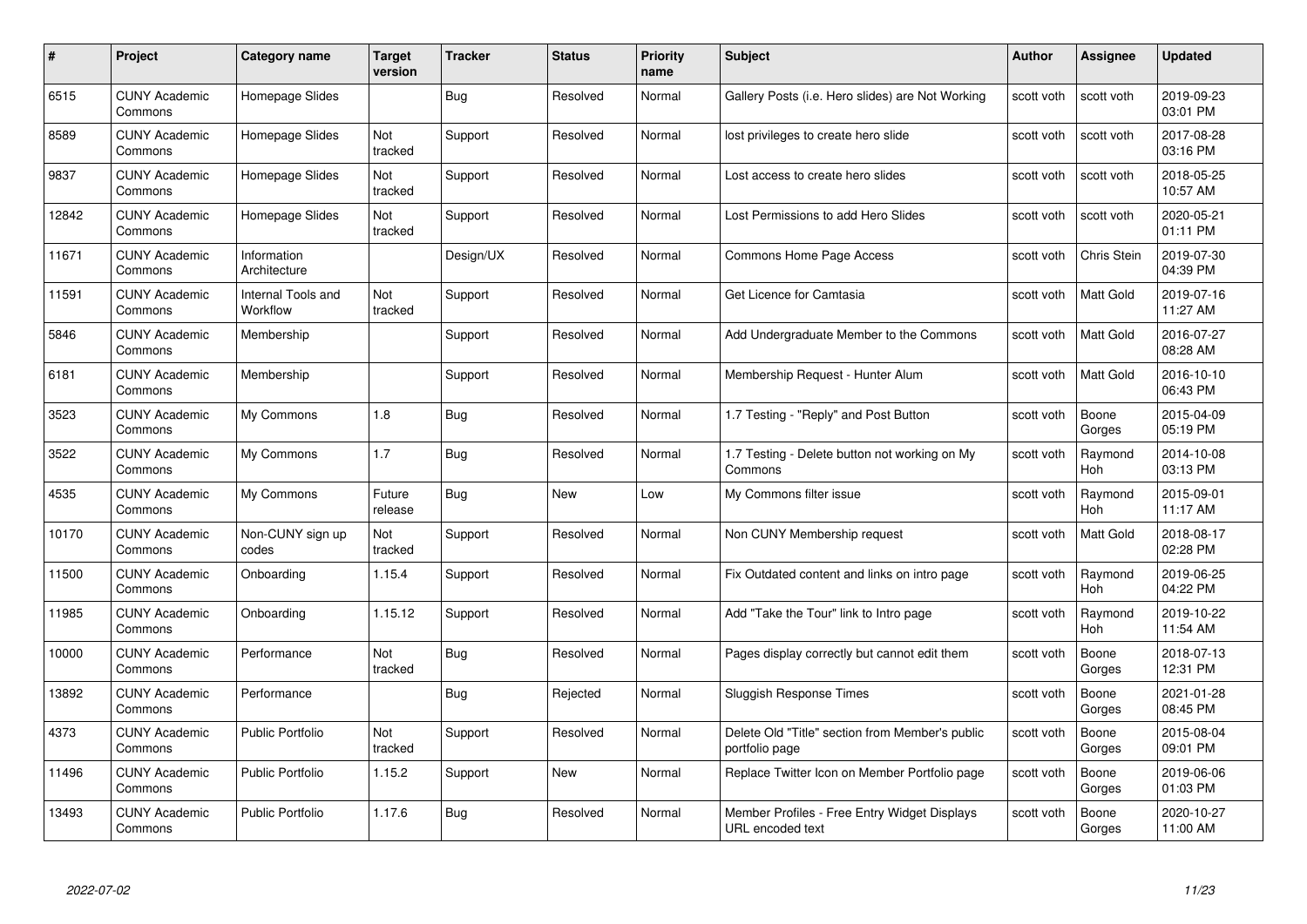| #     | Project                         | <b>Category name</b>    | Target<br>version | <b>Tracker</b> | <b>Status</b> | <b>Priority</b><br>name | <b>Subject</b>                                                                    | Author     | Assignee        | <b>Updated</b>         |
|-------|---------------------------------|-------------------------|-------------------|----------------|---------------|-------------------------|-----------------------------------------------------------------------------------|------------|-----------------|------------------------|
| 13494 | <b>CUNY Academic</b><br>Commons | Public Portfolio        | 1.17.6            | <b>Bug</b>     | Resolved      | Normal                  | Brief Descriptor and About You Profile Fields do<br>not display on mobile devices | scott voth | Boone<br>Gorges | 2020-10-27<br>11:00 AM |
| 13604 | <b>CUNY Academic</b><br>Commons | <b>Public Portfolio</b> | 2.0.0             | Support        | Resolved      | Normal                  | Public Profile on Mobile Format                                                   | scott voth | Boone<br>Gorges | 2022-05-26<br>11:36 AM |
| 5827  | <b>CUNY Academic</b><br>Commons | <b>Public Portfolio</b> | Future<br>release | <b>Bug</b>     | Assigned      | Normal                  | Academic Interests square bracket links not<br>workina                            | scott voth | Chris Stein     | 2016-08-11<br>11:59 PM |
| 10354 | <b>CUNY Academic</b><br>Commons | Public Portfolio        | Future<br>release | Feature        | <b>New</b>    | Normal                  | Opt out of Having a Profile Page                                                  | scott voth | Chris Stein     | 2020-05-12<br>10:43 AM |
| 12247 | <b>CUNY Academic</b><br>Commons | Publicity               | Not<br>tracked    | Support        | <b>New</b>    | Normal                  | Screenshot of First Commons Homepage                                              | scott voth | scott voth      | 2020-01-14<br>12:08 PM |
| 1936  | <b>CUNY Academic</b><br>Commons | Redmine                 | Not<br>tracked    | <b>Bug</b>     | Resolved      | Normal                  | Redmine email notifications                                                       | scott voth |                 | 2012-06-15<br>11:59 AM |
| 6111  | <b>CUNY Academic</b><br>Commons | Registration            |                   | Support        | Resolved      | Normal                  | Manually Activate Member Account - Sunjum<br>Hussain                              | scott voth |                 | 2016-10-11<br>08:21 PM |
| 7625  | <b>CUNY Academic</b><br>Commons | Registration            | Not<br>tracked    | <b>Bug</b>     | Resolved      | Normal                  | User unable to register - gets "Forbidden"<br>message                             | scott voth |                 | 2017-11-15<br>01:44 PM |
| 11860 | <b>CUNY Academic</b><br>Commons | Registration            | Future<br>release | Feature        | New           | Normal                  | Ensure Students Are Aware They Can Use<br>Aliases At Registration                 | scott voth |                 | 2019-09-24<br>08:46 AM |
| 4445  | <b>CUNY Academic</b><br>Commons | Registration            | Not<br>tracked    | Bug            | Resolved      | Normal                  | user alisonorlando is trying to register - no email<br>received                   | scott voth | Boone<br>Gorges | 2015-08-20<br>12:35 PM |
| 4107  | <b>CUNY Academic</b><br>Commons | Server                  | Not<br>tracked    | Bug            | Resolved      | Normal                  | Slow Response Time and "Error establishing a<br>database connection"              | scott voth |                 | 2015-06-11<br>09:33 AM |
| 4424  | <b>CUNY Academic</b><br>Commons | Server                  |                   | Bug            | Rejected      | Normal                  | Slow Response Time                                                                | scott voth |                 | 2015-08-12<br>09:46 AM |
| 4685  | <b>CUNY Academic</b><br>Commons | Server                  | Not<br>tracked    | Bug            | Resolved      | Immediate               | Response Time Poor - Unable to connect to<br>database                             | scott voth |                 | 2015-09-28<br>09:16 PM |
| 4766  | <b>CUNY Academic</b><br>Commons | Server                  |                   | <b>Bug</b>     | Resolved      | High                    | Sites Not Responding - Commons and CBOX                                           | scott voth |                 | 2015-10-13<br>01:05 PM |
| 5032  | <b>CUNY Academic</b><br>Commons | Server                  |                   | Support        | Resolved      | Normal                  | Error establishing a database connection                                          | scott voth |                 | 2015-12-14<br>08:46 PM |
| 5271  | <b>CUNY Academic</b><br>Commons | Server                  |                   | Support        | Resolved      | High                    | CBOX and Commons sites down?                                                      | scott voth |                 | 2016-02-28<br>12:30 PM |
| 5295  | <b>CUNY Academic</b><br>Commons | Server                  | Not<br>tracked    | <b>Bug</b>     | Resolved      | Normal                  | Lousy Response Time and sporadic timeouts                                         | scott voth |                 | 2016-03-15<br>10:03 AM |
| 5747  | <b>CUNY Academic</b><br>Commons | Server                  |                   | Bug            | Resolved      | Urgent                  | Commons Site seems to be down                                                     | scott voth |                 | 2016-06-27<br>09:16 PM |
| 10679 | CUNY Academic<br>Commons        | Server                  |                   | Bug            | Rejected      | Normal                  | Site response time                                                                | scott voth |                 | 2018-11-08<br>05:43 PM |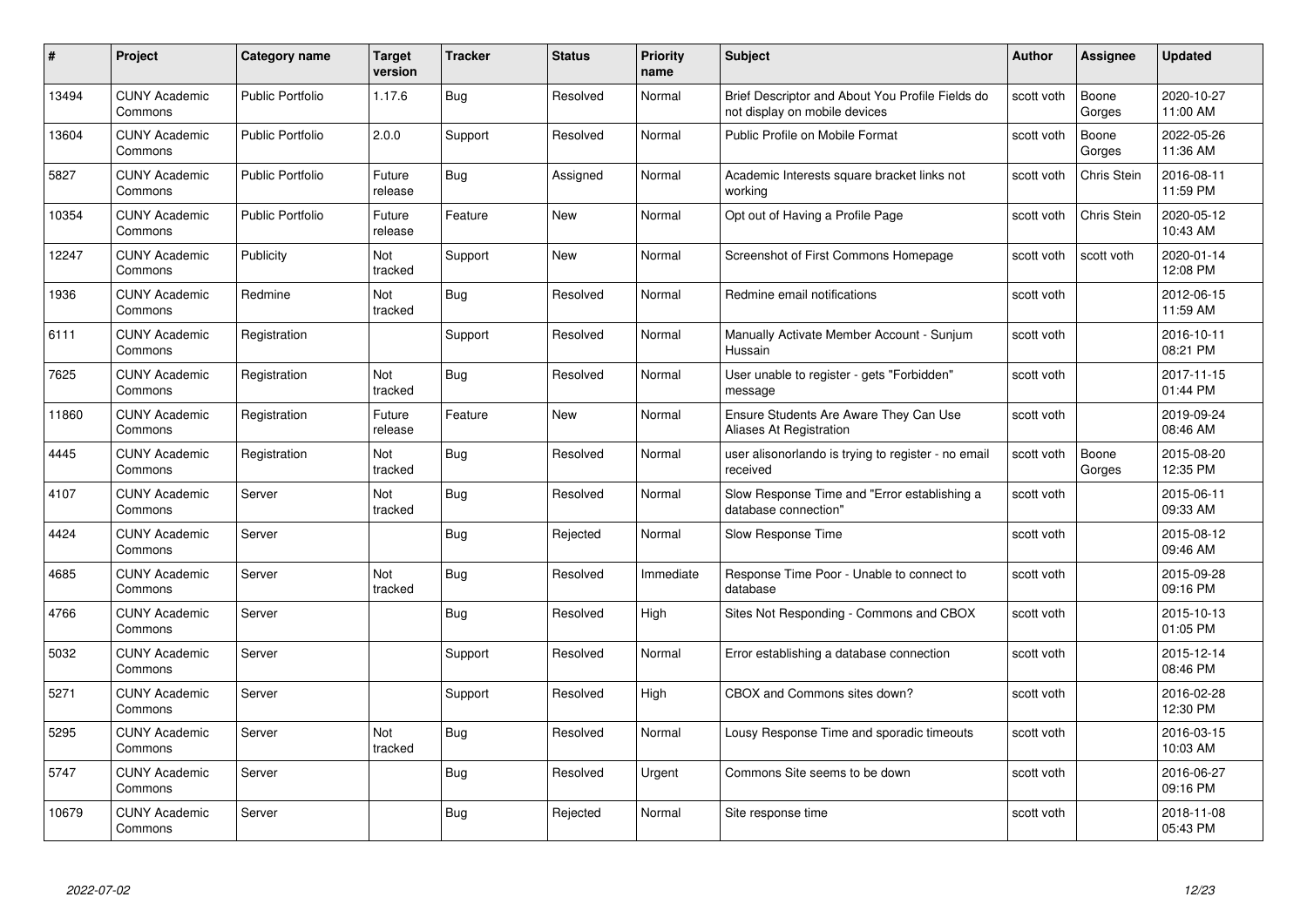| #     | Project                         | <b>Category name</b>     | <b>Target</b><br>version | <b>Tracker</b> | <b>Status</b> | <b>Priority</b><br>name | <b>Subject</b>                                                                              | <b>Author</b> | <b>Assignee</b>    | <b>Updated</b>         |
|-------|---------------------------------|--------------------------|--------------------------|----------------|---------------|-------------------------|---------------------------------------------------------------------------------------------|---------------|--------------------|------------------------|
| 5089  | <b>CUNY Academic</b><br>Commons | Server                   | 1.9.4                    | Support        | Resolved      | Urgent                  | response time sluggish                                                                      | scott voth    | Boone<br>Gorges    | 2016-01-11<br>10:16 PM |
| 8325  | <b>CUNY Academic</b><br>Commons | Server                   | Not<br>tracked           | Support        | Resolved      | Normal                  | intermittent server issues                                                                  | scott voth    | Boone<br>Gorges    | 2017-07-01<br>10:57 AM |
| 14986 | <b>CUNY Academic</b><br>Commons | Server                   | Not<br>tracked           | Bug            | Resolved      | High                    | Commons Site Down?                                                                          | scott voth    | Boone<br>Gorges    | 2021-11-23<br>04:21 PM |
| 3528  | <b>CUNY Academic</b><br>Commons | Server                   | Not<br>tracked           | <b>Bug</b>     | Resolved      | High                    | Slow Response Time                                                                          | scott voth    | Matt Gold          | 2016-01-26<br>05:11 PM |
| 3551  | <b>CUNY Academic</b><br>Commons | Server                   | Not<br>tracked           | Bug            | Resolved      | Normal                  | Slow Response Time                                                                          | scott voth    | <b>Matt Gold</b>   | 2014-11-11<br>02:31 PM |
| 3713  | <b>CUNY Academic</b><br>Commons | Server                   |                          | Support        | Resolved      | Normal                  | Slow Response Time                                                                          | scott voth    | Matt Gold          | 2014-12-13<br>04:25 PM |
| 5270  | <b>CUNY Academic</b><br>Commons | Server                   |                          | Support        | Rejected      | Normal                  | Slow Response Time                                                                          | scott voth    | Matt Gold          | 2016-02-27<br>08:34 PM |
| 13492 | <b>CUNY Academic</b><br>Commons | Shortcodes and<br>embeds | 1.17.6                   | Support        | Resolved      | Normal                  | customized handler for quizlet embeds                                                       | scott voth    | Boone<br>Gorges    | 2020-10-27<br>11:00 AM |
| 15267 | <b>CUNY Academic</b><br>Commons | Shortcodes and<br>embeds | 1.19.4                   | Feature        | Resolved      | Normal                  | Embed a Microsoft Form                                                                      | scott voth    | Boone<br>Gorges    | 2022-02-22<br>11:01 AM |
| 13060 | <b>CUNY Academic</b><br>Commons | Site cloning             | 1.17.3                   | Bug            | Rejected      | Normal                  | Commons 1.17 clone issue                                                                    | scott voth    | Jeremy Felt        | 2020-09-01<br>03:10 PM |
| 13088 | <b>CUNY Academic</b><br>Commons | Site cloning             | 1.17.0                   | Bug            | Rejected      | Normal                  | Commons 1.17 creating group + site                                                          | scott voth    | Jeremy Felt        | 2020-07-27<br>01:56 PM |
| 14250 | <b>CUNY Academic</b><br>Commons | Support                  | Not<br>tracked           | Support        | Resolved      | Normal                  | migrate new site to old url                                                                 | scott voth    |                    | 2021-04-13<br>07:41 PM |
| 14697 | <b>CUNY Academic</b><br>Commons | Support                  | 1.18.16                  | Support        | Resolved      | Normal                  | Neatline map embed                                                                          | scott voth    | Boone<br>Gorges    | 2021-08-10<br>11:16 AM |
| 15160 | <b>CUNY Academic</b><br>Commons | Teaching                 | 1.19.1                   | Support        | Resolved      | Normal                  | OER Checkbox question                                                                       | scott voth    | Boone<br>Gorges    | 2022-01-11<br>04:41 PM |
| 3348  | <b>CUNY Academic</b><br>Commons | Toolbar                  | 1.6.11                   | <b>Bug</b>     | Resolved      | Normal                  | "Publications on the Commons" option missing on<br>"About" link accessed from the Admin Bar | scott voth    | Boone<br>Gorges    | 2014-08-01<br>08:55 AM |
| 11529 | <b>CUNY Academic</b><br>Commons | Twitter page             | 1.15.3                   | <b>Bug</b>     | Resolved      | Normal                  | Twitter sub-menu option showing a lot of blank<br>results                                   | scott voth    | Boone<br>Gorges    | 2019-06-10<br>01:04 PM |
| 5829  | <b>CUNY Academic</b><br>Commons | Upgrades                 | Not<br>tracked           | <b>Bug</b>     | Resolved      | Normal                  | New Server - Creating a Group - Sometimes get<br>502 error                                  | scott voth    |                    | 2016-08-01<br>11:58 PM |
| 5828  | <b>CUNY Academic</b><br>Commons | Upgrades                 | 1.9.22                   | <b>Bug</b>     | Resolved      | High                    | New Server - File Uploads                                                                   | scott voth    | Boone<br>Gorges    | 2016-08-02<br>12:00 AM |
| 7955  | <b>CUNY Academic</b><br>Commons | User Experience          |                          | Design/UX      | Rejected      | Normal                  | Groups and Sites tabs                                                                       | scott voth    | <b>Chris Stein</b> | 2017-10-11<br>11:31 AM |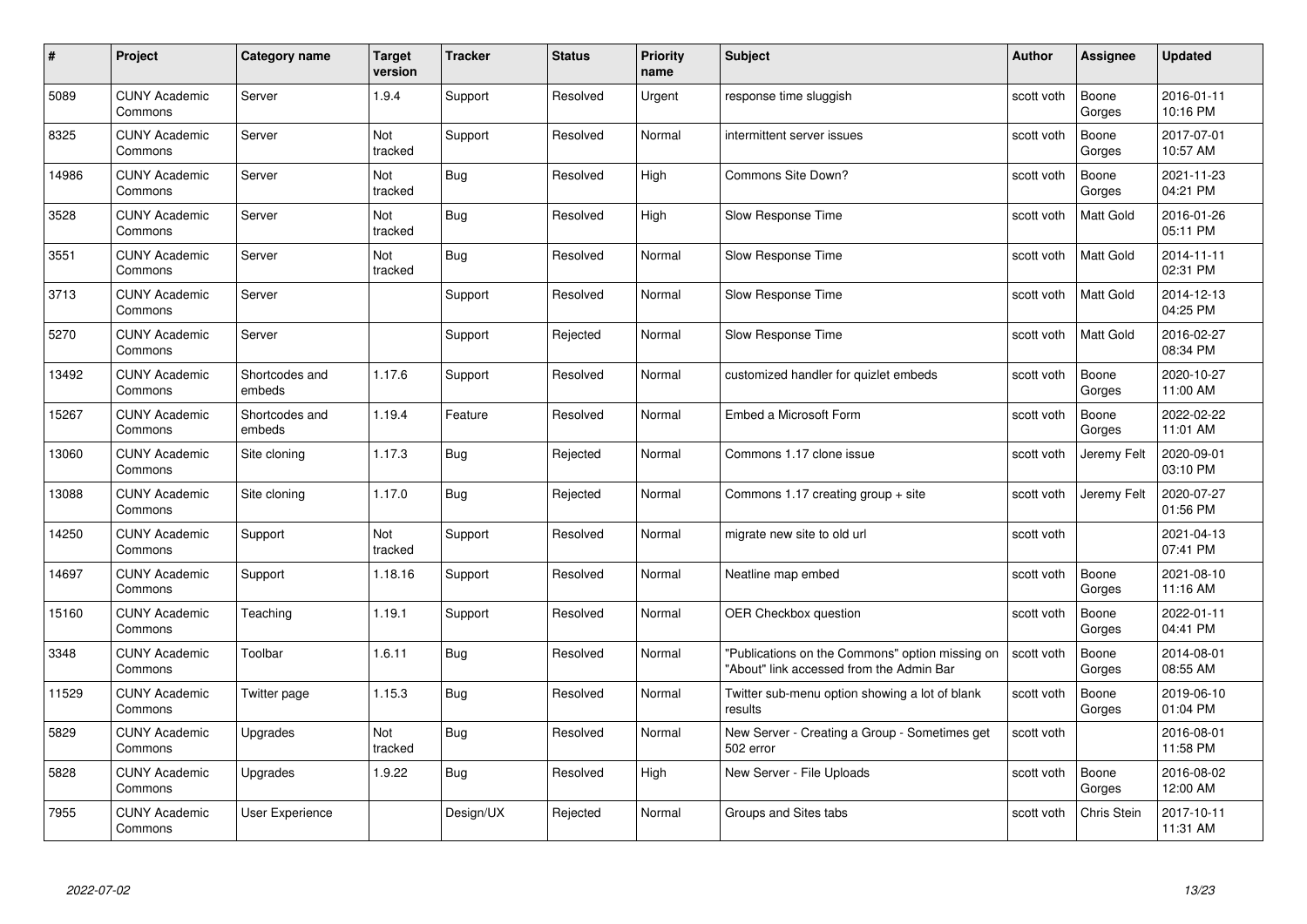| #     | Project                         | <b>Category name</b> | <b>Target</b><br>version | <b>Tracker</b> | <b>Status</b>        | <b>Priority</b><br>name | <b>Subject</b>                                                          | <b>Author</b> | <b>Assignee</b>   | <b>Updated</b>         |
|-------|---------------------------------|----------------------|--------------------------|----------------|----------------------|-------------------------|-------------------------------------------------------------------------|---------------|-------------------|------------------------|
| 7722  | <b>CUNY Academic</b><br>Commons | User Experience      | <b>Not</b><br>tracked    | Design/UX      | Abandoned            | Normal                  | Password Reset Issues                                                   | scott voth    | scott voth        | 2017-12-04<br>10:16 AM |
| 3098  | <b>CUNY Academic</b><br>Commons | <b>UserVoice</b>     | Not<br>tracked           | Support        | Rejected             | Normal                  | <b>Access to UserVoice</b>                                              | scott voth    | Matt Gold         | 2016-01-26<br>11:36 AM |
| 3026  | <b>CUNY Academic</b><br>Commons | <b>UserVoice</b>     | Not<br>tracked           | Feature        | Rejected             | Normal                  | User Voice Upgrade                                                      | scott voth    | scott voth        | 2016-01-26<br>11:26 AM |
| 273   | <b>CUNY Academic</b><br>Commons | Wiki                 |                          | Feature        | Deferred             | Normal                  | Install Collection extension for MW                                     | scott voth    |                   | 2015-04-01<br>09:26 PM |
| 294   | <b>CUNY Academic</b><br>Commons | Wiki                 | 1.0.2                    | <b>Bug</b>     | Resolved             | Normal                  | TagAsCategory extension on the Wiki                                     | scott voth    | Boone<br>Gorges   | 2010-09-02<br>10:53 AM |
| 299   | <b>CUNY Academic</b><br>Commons | Wiki                 | 1.0.2                    | <b>Bug</b>     | Resolved             | Normal                  | Wiki Sidebar Search Option                                              | scott voth    | Boone<br>Gorges   | 2010-09-02<br>10:46 AM |
| 437   | <b>CUNY Academic</b><br>Commons | Wiki                 | Not<br>tracked           | <b>Bug</b>     | Resolved             | High                    | Wiki not displaying images in newer pages                               | scott voth    | Boone<br>Gorges   | 2010-12-07<br>08:39 AM |
| 438   | <b>CUNY Academic</b><br>Commons | Wiki                 | Not<br>tracked           | <b>Bug</b>     | Resolved             | High                    | lost write privileges on wiki image folder                              | scott voth    | Boone<br>Gorges   | 2010-12-07<br>10:26 AM |
| 460   | <b>CUNY Academic</b><br>Commons | Wiki                 | Not<br>tracked           | <b>Bug</b>     | Resolved             | Normal                  | Older Images not showing up on Wiki after release   scott voth<br>1.1.1 |               | Boone<br>Gorges   | 2010-12-21<br>04:46 PM |
| 1379  | <b>CUNY Academic</b><br>Commons | Wiki                 | 1.3                      | <b>Bug</b>     | Resolved             | Normal                  | Help Link in the Admin Bar points to old Help<br>Page                   | scott voth    | Boone<br>Gorges   | 2011-12-09<br>09:08 AM |
| 1465  | <b>CUNY Academic</b><br>Commons | Wiki                 | 1.3.4                    | Bug            | Resolved             | Normal                  | TagAsCategory Extension & Wiki Inc Plugin                               | scott voth    | Boone<br>Gorges   | 2012-01-10<br>08:46 PM |
| 2056  | <b>CUNY Academic</b><br>Commons | Wiki                 |                          | <b>Bug</b>     | Rejected             | Normal                  | MediaWiki - Embedding Video Functionality<br>Seems Broken               | scott voth    | Boone<br>Gorges   | 2016-05-31<br>12:16 PM |
| 367   | <b>CUNY Academic</b><br>Commons | Wiki                 |                          | Feature        | Rejected             | Low                     | Wiki Search                                                             | scott voth    | Dominic<br>Giglio | 2016-05-31<br>12:16 PM |
| 8602  | <b>CUNY Academic</b><br>Commons | WordPress - Media    |                          | Support        | Duplicate            | Normal                  | Member not able to access Media tab on site                             | scott voth    | Boone<br>Gorges   | 2017-08-29<br>11:54 AM |
| 11386 | <b>CUNY Academic</b><br>Commons | WordPress - Media    | Not<br>tracked           | Support        | Reporter<br>Feedback | Normal                  | disappearing images                                                     | scott voth    | Boone<br>Gorges   | 2019-05-14<br>10:32 AM |
| 12853 | <b>CUNY Academic</b><br>Commons | WordPress - Media    |                          | <b>Bug</b>     | Resolved             | Normal                  | Download All Media throws error                                         | scott voth    | Boone<br>Gorges   | 2020-05-29<br>09:26 AM |
| 15687 | <b>CUNY Academic</b><br>Commons | WordPress - Media    | 1.19.7                   | Feature        | Resolved             | Normal                  | <b>Embed Microsoft Sway Content</b>                                     | scott voth    | Boone<br>Gorges   | 2022-04-12<br>11:31 AM |
| 371   | <b>CUNY Academic</b><br>Commons | WordPress (misc)     | 1.1                      | Feature        | Resolved             | Normal                  | Google Maps Embed - WordPress Plug-in<br>Request                        | scott voth    |                   | 2010-11-16<br>05:17 PM |
| 1310  | <b>CUNY Academic</b><br>Commons | WordPress (misc)     | 1.3                      | Feature        | Resolved             | Low                     | Zotpress                                                                | scott voth    |                   | 2011-12-08<br>07:08 PM |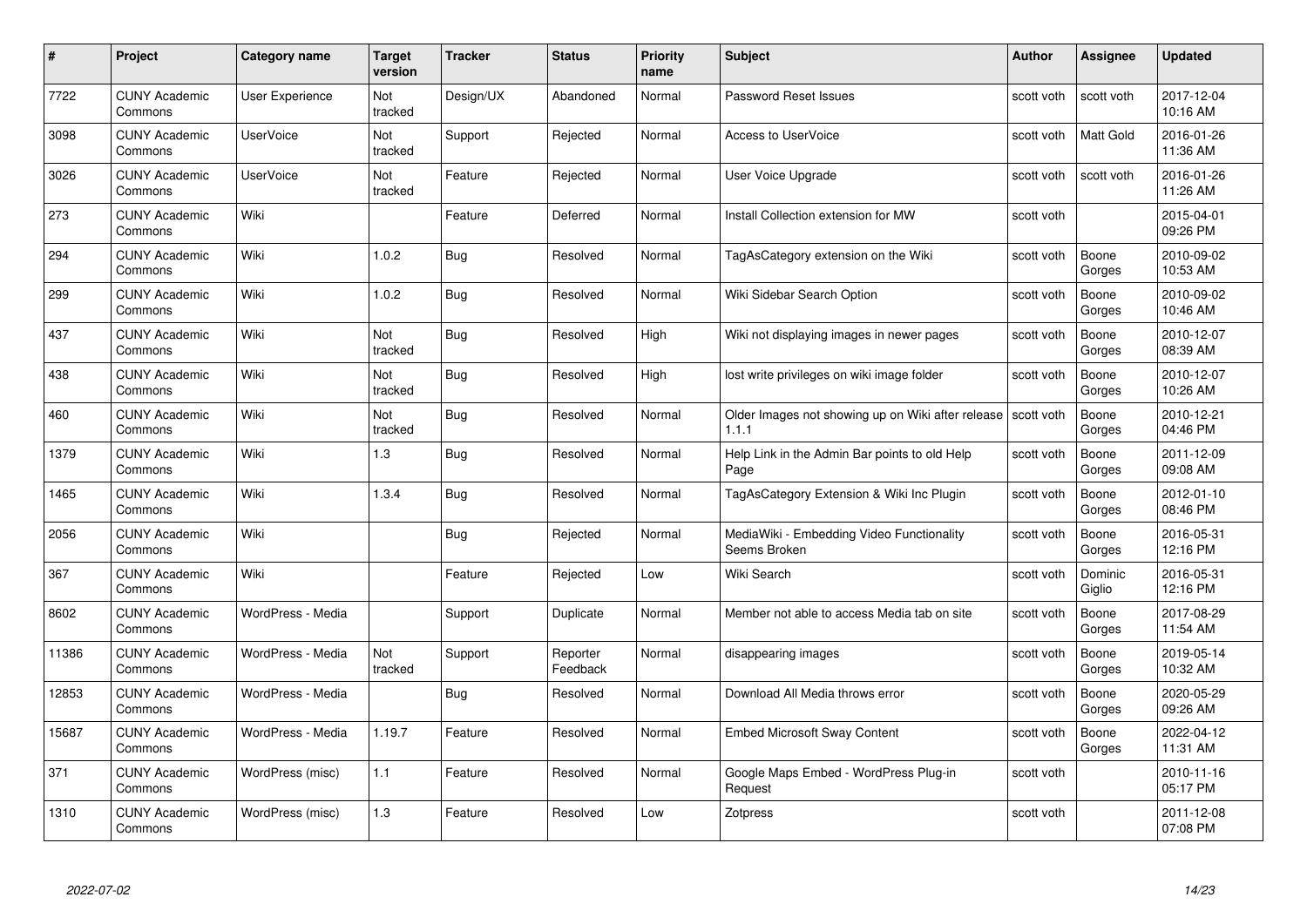| #     | Project                         | <b>Category name</b> | Target<br>version | <b>Tracker</b> | <b>Status</b> | <b>Priority</b><br>name | <b>Subject</b>                                                                | <b>Author</b> | <b>Assignee</b> | <b>Updated</b>         |
|-------|---------------------------------|----------------------|-------------------|----------------|---------------|-------------------------|-------------------------------------------------------------------------------|---------------|-----------------|------------------------|
| 2525  | <b>CUNY Academic</b><br>Commons | WordPress (misc)     | 1.4.25            | <b>Bug</b>     | Resolved      | Normal                  | Twitter Widget Pro Plugin                                                     | scott voth    |                 | 2013-04-21<br>07:34 PM |
| 2946  | <b>CUNY Academic</b><br>Commons | WordPress (misc)     |                   | Support        | Resolved      | Normal                  | Help Delete WP site with broken link                                          | scott voth    |                 | 2014-02-08<br>09:53 AM |
| 8683  | <b>CUNY Academic</b><br>Commons | WordPress (misc)     | 1.11.12           | Support        | Resolved      | Normal                  | site banner getting overlaid by black WordPress<br>nav bar                    | scott voth    |                 | 2017-09-11<br>09:32 PM |
| 9675  | <b>CUNY Academic</b><br>Commons | WordPress (misc)     |                   | Support        | Resolved      | Normal                  | Upload html file to new labor forum site                                      | scott voth    |                 | 2018-04-30<br>09:15 PM |
| 10071 | <b>CUNY Academic</b><br>Commons | WordPress (misc)     | Not<br>tracked    | <b>Bug</b>     | Resolved      | Normal                  | News Site not displaying                                                      | scott voth    |                 | 2018-07-30<br>01:19 PM |
| 10171 | <b>CUNY Academic</b><br>Commons | WordPress (misc)     | Not<br>tracked    | Support        | Resolved      | Normal                  | <b>Migration Question</b>                                                     | scott voth    |                 | 2018-09-12<br>01:48 PM |
| 15204 | <b>CUNY Academic</b><br>Commons | WordPress (misc)     |                   | Support        | Resolved      | Normal                  | PDF export replaces Polish letter "I" with "?"                                | scott voth    |                 | 2022-01-19<br>04:35 PM |
| 447   | <b>CUNY Academic</b><br>Commons | WordPress (misc)     | 1.1.4             | <b>Bug</b>     | Resolved      | Normal                  | Widgetize Google Gadjets plugin                                               | scott voth    | Boone<br>Gorges | 2010-12-18<br>12:24 PM |
| 448   | CUNY Academic<br>Commons        | WordPress (misc)     | 1.1.4             | Bug            | Resolved      | Normal                  | Media Element HTML5 Player Plugin                                             | scott voth    | Boone<br>Gorges | 2010-12-18<br>11:16 AM |
| 461   | <b>CUNY Academic</b><br>Commons | WordPress (misc)     | 1.1.3             | Bug            | Resolved      | Normal                  | Atahualpa 3.3.3 - does it need to be upgraded for<br><b>WP3?</b>              | scott voth    | Boone<br>Gorges | 2010-12-13<br>09:15 PM |
| 535   | <b>CUNY Academic</b><br>Commons | WordPress (misc)     | 1.1.10            | Bug            | Resolved      | Low                     | Unable to Activate "Apture" Plugin on new blog                                | scott voth    | Boone<br>Gorges | 2011-03-08<br>08:45 PM |
| 569   | <b>CUNY Academic</b><br>Commons | WordPress (misc)     | 1.1.10            | <b>Bug</b>     | Resolved      | Normal                  | Issue found switching between Green Park, Woo<br>Canvas Theme, and back again | scott voth    | Boone<br>Gorges | 2011-02-08<br>05:35 PM |
| 587   | <b>CUNY Academic</b><br>Commons | WordPress (misc)     | 1.1.10            | Feature        | Resolved      | Normal                  | Zotero Plugin - ZotPress                                                      | scott voth    | Boone<br>Gorges | 2011-02-21<br>05:44 PM |
| 1155  | <b>CUNY Academic</b><br>Commons | WordPress (misc)     | 1.2.5             | Feature        | Resolved      | Normal                  | Add Fancybox WordPress plugin                                                 | scott voth    | Boone<br>Gorges | 2011-09-12<br>05:48 PM |
| 1222  | <b>CUNY Academic</b><br>Commons | WordPress (misc)     | 1.5               | Feature        | Resolved      | Normal                  | <b>Evaluate Premium Themes for "The Commons</b><br>Classified"                | scott voth    | Boone<br>Gorges | 2011-11-29<br>10:23 AM |
| 1355  | <b>CUNY Academic</b><br>Commons | WordPress (misc)     | $1.3$             | Feature        | Resolved      | Normal                  | Plugin request: Tagline Rotator                                               | scott voth    | Boone<br>Gorges | 2011-12-08<br>07:04 PM |
| 1396  | <b>CUNY Academic</b><br>Commons | WordPress (misc)     | 1.3.13            | <b>Bug</b>     | Resolved      | Normal                  | InLine Google Docs Plugin Not Working                                         | scott voth    | Boone<br>Gorges | 2012-05-22<br>11:36 AM |
| 1427  | <b>CUNY Academic</b><br>Commons | WordPress (misc)     | 1.3.5             | Feature        | Resolved      | Normal                  | Plugin Request: jQuery Vertical Accordion Menu                                | scott voth    | Boone<br>Gorges | 2012-01-16<br>08:17 PM |
| 1502  | CUNY Academic<br>Commons        | WordPress (misc)     | 1.3.4             | Support        | Resolved      | Normal                  | The Commons Classified - ClassiPress Theme                                    | scott voth    | Boone<br>Gorges | 2012-01-13<br>09:09 AM |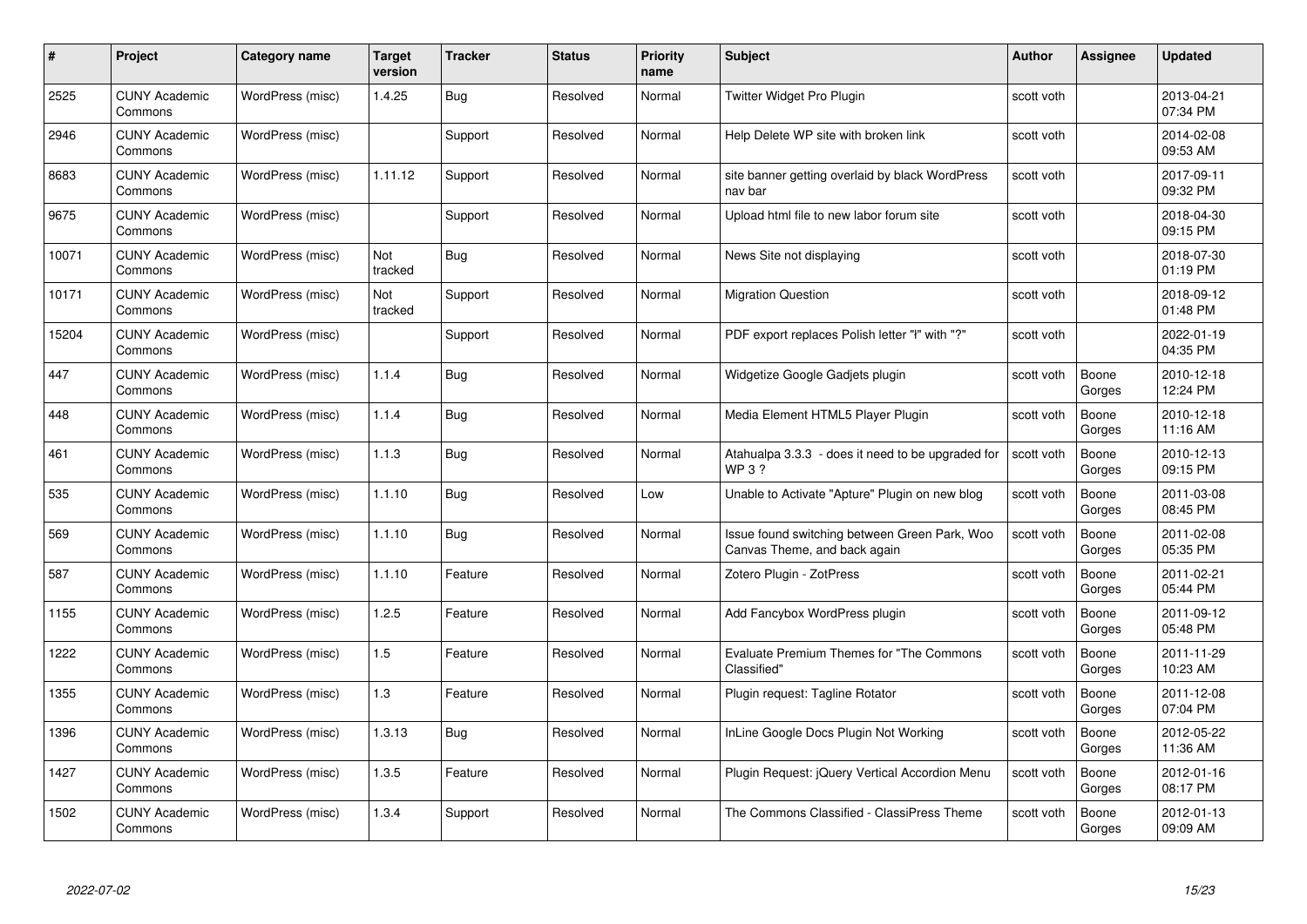| #    | Project                         | <b>Category name</b> | Target<br>version | <b>Tracker</b> | <b>Status</b> | <b>Priority</b><br>name | <b>Subject</b>                                                            | <b>Author</b> | <b>Assignee</b> | <b>Updated</b>         |
|------|---------------------------------|----------------------|-------------------|----------------|---------------|-------------------------|---------------------------------------------------------------------------|---------------|-----------------|------------------------|
| 1645 | <b>CUNY Academic</b><br>Commons | WordPress (misc)     | 1.3.8             | Bug            | Resolved      | Normal                  | WordTube Plugin can't find "JW Player" - fails to<br>play .swf files      | scott voth    | Boone<br>Gorges | 2012-02-23<br>07:27 PM |
| 1656 | <b>CUNY Academic</b><br>Commons | WordPress (misc)     | 1.3.10            | Bug            | Rejected      | High                    | WordTube Player Still Doesn't Play SWF Files                              | scott voth    | Boone<br>Gorges | 2012-03-29<br>07:59 PM |
| 1716 | <b>CUNY Academic</b><br>Commons | WordPress (misc)     | 1.3.9             | Feature        | Resolved      | Normal                  | Plugin Request: Blogger Importer                                          | scott voth    | Boone<br>Gorges | 2012-03-12<br>11:56 AM |
| 1717 | <b>CUNY Academic</b><br>Commons | WordPress (misc)     | 1.3.9             | <b>Bug</b>     | Resolved      | Normal                  | SimplePie For WP not working - need a writable<br>Cache Folder            | scott voth    | Boone<br>Gorges | 2012-03-12<br>12:17 PM |
| 1718 | CUNY Academic<br>Commons        | WordPress (misc)     | 1.4               | Feature        | Resolved      | Normal                  | Plugin Request - Live Journal Importer                                    | scott voth    | Boone<br>Gorges | 2012-03-19<br>10:48 PM |
| 1719 | <b>CUNY Academic</b><br>Commons | WordPress (misc)     | 1.3.9             | Feature        | Resolved      | Normal                  | Plugin Request: RSS Importer                                              | scott voth    | Boone<br>Gorges | 2012-03-12<br>11:59 AM |
| 1720 | <b>CUNY Academic</b><br>Commons | WordPress (misc)     | 1.3.9             | Feature        | Resolved      | Normal                  | Plugin Request: Tumblr Importer                                           | scott voth    | Boone<br>Gorges | 2012-03-12<br>11:57 AM |
| 1746 | <b>CUNY Academic</b><br>Commons | WordPress (misc)     | 1.3.10            | Feature        | Resolved      | Normal                  | Max Number of Items in a Tag Cloud                                        | scott voth    | Boone<br>Gorges | 2012-03-29<br>10:09 AM |
| 1797 | <b>CUNY Academic</b><br>Commons | WordPress (misc)     | 1.3.10.1          | <b>Bug</b>     | Resolved      | Urgent                  | JITP link doesn't seem to be working - "page not<br>redirecting properly" | scott voth    | Boone<br>Gorges | 2012-03-30<br>08:38 AM |
| 1848 | <b>CUNY Academic</b><br>Commons | WordPress (misc)     | 1.3.13            | Bug            | Resolved      | Normal                  | Having Issues with Saving Menu Changes on the<br>Commons Codex            | scott voth    | Boone<br>Gorges | 2012-04-26<br>07:48 PM |
| 1932 | CUNY Academic<br>Commons        | WordPress (misc)     | Not<br>tracked    | <b>Bug</b>     | Resolved      | Normal                  | Lost access to Create Hero Slides                                         | scott voth    | Boone<br>Gorges | 2012-06-12<br>08:34 AM |
| 1947 | <b>CUNY Academic</b><br>Commons | WordPress (misc)     | 1.3.15            | <b>Bug</b>     | Rejected      | Normal                  | Inline Google Docs - SSL required                                         | scott voth    | Boone<br>Gorges | 2012-06-25<br>09:12 AM |
| 1948 | <b>CUNY Academic</b><br>Commons | WordPress (misc)     | 1.3.15            | Bug            | Rejected      | Normal                  | Verite Timeline plugin                                                    | scott voth    | Boone<br>Gorges | 2012-06-25<br>09:10 AM |
| 2009 | <b>CUNY Academic</b><br>Commons | WordPress (misc)     | 1.3.17            | Feature        | Resolved      | Urgent                  | New Child Theme for Woo Theme 'Simplicity'                                | scott voth    | Boone<br>Gorges | 2012-08-01<br>12:25 AM |
| 2209 | <b>CUNY Academic</b><br>Commons | WordPress (misc)     |                   | Feature        | Resolved      | Normal                  | Install Q & A Plugin on Commonsinabox.org                                 | scott voth    | Boone<br>Gorges | 2012-10-21<br>10:53 AM |
| 2347 | <b>CUNY Academic</b><br>Commons | WordPress (misc)     | Not<br>tracked    | Bug            | Resolved      | High                    | higheredexecutivecertificate.commons.gc.cuny.ed<br>$\mathbf{u}$           | scott voth    | Boone<br>Gorges | 2014-05-01<br>08:00 PM |
| 2392 | <b>CUNY Academic</b><br>Commons | WordPress (misc)     | Not<br>tracked    | Bug            | Resolved      | Normal                  | Lost Access to Create Hero Slides                                         | scott voth    | Boone<br>Gorges | 2013-02-04<br>10:25 AM |
| 2436 | <b>CUNY Academic</b><br>Commons | WordPress (misc)     | 1.4.20            | <b>Bug</b>     | Resolved      | Normal                  | Commons News blog - Commons Buzz Slider                                   | scott voth    | Boone<br>Gorges | 2013-02-28<br>11:27 AM |
| 2511 | CUNY Academic<br>Commons        | WordPress (misc)     |                   | Bug            | Resolved      | Normal                  | Lost Access to Create Hero Slides                                         | scott voth    | Boone<br>Gorges | 2013-03-11<br>10:24 AM |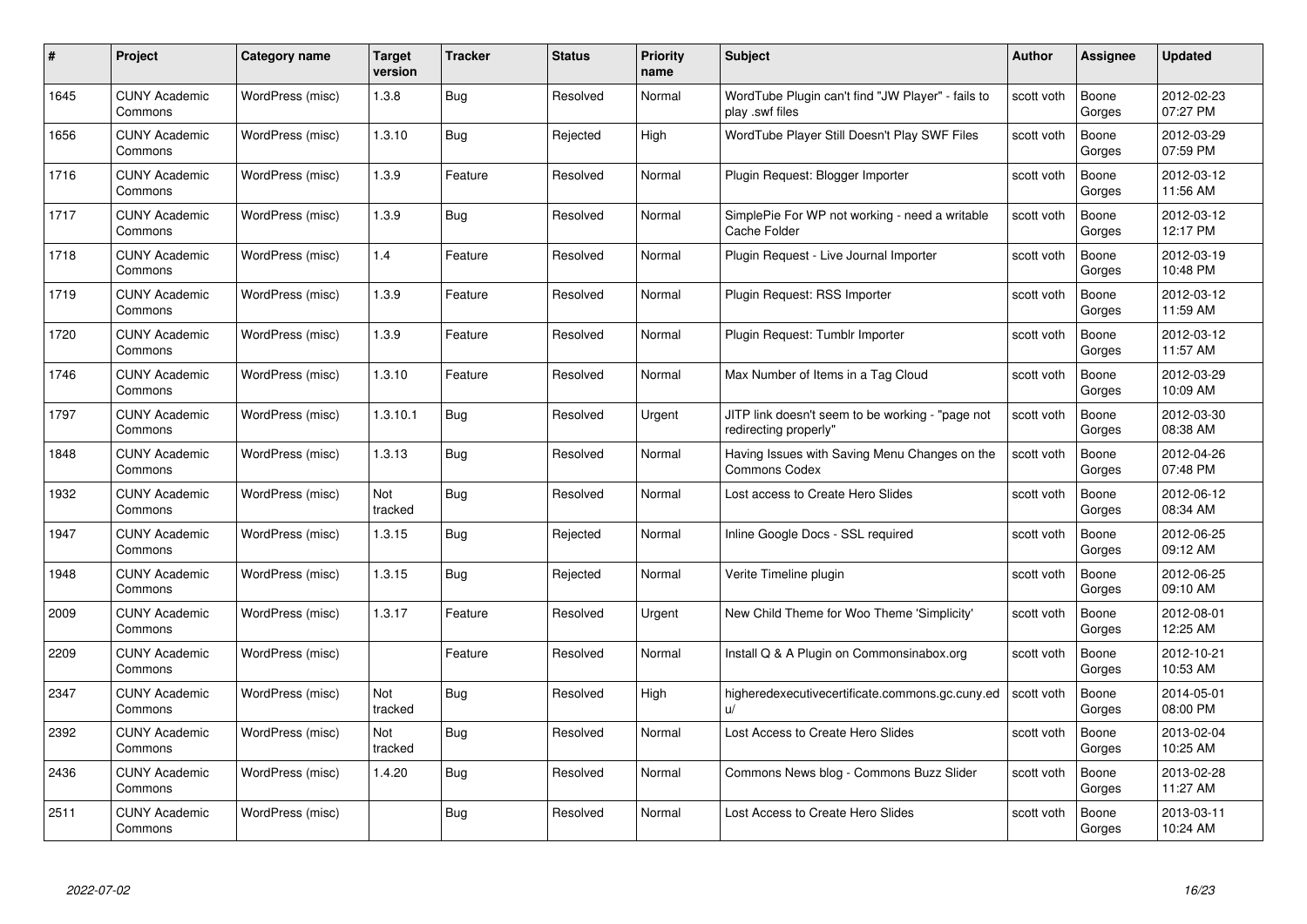| #     | Project                         | <b>Category name</b> | Target<br>version | <b>Tracker</b> | <b>Status</b> | <b>Priority</b><br>name | <b>Subject</b>                                               | <b>Author</b> | <b>Assignee</b>   | <b>Updated</b>         |
|-------|---------------------------------|----------------------|-------------------|----------------|---------------|-------------------------|--------------------------------------------------------------|---------------|-------------------|------------------------|
| 2581  | <b>CUNY Academic</b><br>Commons | WordPress (misc)     | 1.6.3             | Bug            | Resolved      | Low                     | <b>Blog Deleted?</b>                                         | scott voth    | Boone<br>Gorges   | 2014-05-12<br>02:46 PM |
| 2679  | <b>CUNY Academic</b><br>Commons | WordPress (misc)     | Not<br>tracked    | Support        | Resolved      | Normal                  | WP Post to PDF plugin Logo                                   | scott voth    | Boone<br>Gorges   | 2014-11-03<br>03:53 PM |
| 2813  | <b>CUNY Academic</b><br>Commons | WordPress (misc)     | 1.5.5             | Feature        | Resolved      | Normal                  | WordPress plugin request - MailPoet                          | scott voth    | Boone<br>Gorges   | 2013-10-11<br>08:18 PM |
| 2878  | <b>CUNY Academic</b><br>Commons | WordPress (misc)     | Not<br>tracked    | Support        | Resolved      | Normal                  | Domain Mapping Request - Sarah Welsh                         | scott voth    | Boone<br>Gorges   | 2016-01-26<br>12:39 AM |
| 2900  | CUNY Academic<br>Commons        | WordPress (misc)     |                   | Support        | Resolved      | Normal                  | Theme request - Imbalance2                                   | scott voth    | Boone<br>Gorges   | 2013-11-23<br>10:30 AM |
| 2966  | <b>CUNY Academic</b><br>Commons | WordPress (misc)     |                   | Support        | Resolved      | Normal                  | Lost Access to Create/Deactivate Hero Slides                 | scott voth    | Boone<br>Gorges   | 2014-01-20<br>05:06 PM |
| 3500  | <b>CUNY Academic</b><br>Commons | WordPress (misc)     |                   | Support        | Rejected      | Normal                  | Invitation to Join Site Unsuccessful?                        | scott voth    | Boone<br>Gorges   | 2014-09-28<br>01:28 PM |
| 3935  | <b>CUNY Academic</b><br>Commons | WordPress (misc)     |                   | <b>Bug</b>     | Duplicate     | Normal                  | Member consistently gets blank page.php when<br>saving posts | scott voth    | Boone<br>Gorges   | 2015-03-21<br>12:00 PM |
| 4631  | <b>CUNY Academic</b><br>Commons | WordPress (misc)     | Not<br>tracked    | <b>Bug</b>     | Rejected      | High                    | caching/ssl issues ??                                        | scott voth    | Boone<br>Gorges   | 2016-01-26<br>10:35 AM |
| 7954  | <b>CUNY Academic</b><br>Commons | WordPress (misc)     | Not<br>tracked    | Support        | Resolved      | Normal                  | Public site not showing up in "Sites"                        | scott voth    | Boone<br>Gorges   | 2017-11-15<br>11:01 AM |
| 12955 | CUNY Academic<br>Commons        | WordPress (misc)     | 1.16.14           | Support        | Resolved      | Normal                  | Leaflet JS maps                                              | scott voth    | Boone<br>Gorges   | 2020-06-23<br>10:53 AM |
| 12961 | <b>CUNY Academic</b><br>Commons | WordPress (misc)     | 1.16.14           | Support        | Resolved      | Normal                  | Embed Loom.com resources                                     | scott voth    | Boone<br>Gorges   | 2020-06-22<br>01:07 PM |
| 12962 | <b>CUNY Academic</b><br>Commons | WordPress (misc)     | 1.16.14           | Support        | Resolved      | Normal                  | knowmia embed                                                | scott voth    | Boone<br>Gorges   | 2020-06-23<br>02:56 PM |
| 14113 | <b>CUNY Academic</b><br>Commons | WordPress (misc)     | Future<br>release | <b>Bug</b>     | Hold          | Normal                  | Block Editor Not Working on this page - Json error           | scott voth    | Boone<br>Gorges   | 2021-03-05<br>11:01 AM |
| 15767 | <b>CUNY Academic</b><br>Commons | WordPress (misc)     |                   | Support        | New           | Normal                  | Site loading slowly                                          | scott voth    | Boone<br>Gorges   | 2022-04-04<br>08:56 PM |
| 15830 | <b>CUNY Academic</b><br>Commons | WordPress (misc)     | 1.19.7            | Feature        | Resolved      | Normal                  | zeemaps embed                                                | scott voth    | Boone<br>Gorges   | 2022-04-12<br>11:31 AM |
| 1444  | <b>CUNY Academic</b><br>Commons | WordPress (misc)     | Future<br>release | Feature        | Resolved      | Normal                  | Plugin Request: Google Analytics For WordPress               | scott voth    | Dominic<br>Giglio | 2012-07-14<br>09:28 AM |
| 2080  | <b>CUNY Academic</b><br>Commons | WordPress (misc)     | 1.5.21            | Feature        | Resolved      | Normal                  | Upgrade Woo Canvas to Current Version (5.0) -<br>Responsive  | scott voth    | Dominic<br>Giglio | 2014-03-12<br>01:42 PM |
| 2112  | CUNY Academic<br>Commons        | WordPress (misc)     | 1.4.5             | Bug            | Resolved      | Normal                  | Codex Slider getting a jquery error                          | scott voth    | Dominic<br>Giglio | 2012-09-18<br>06:38 PM |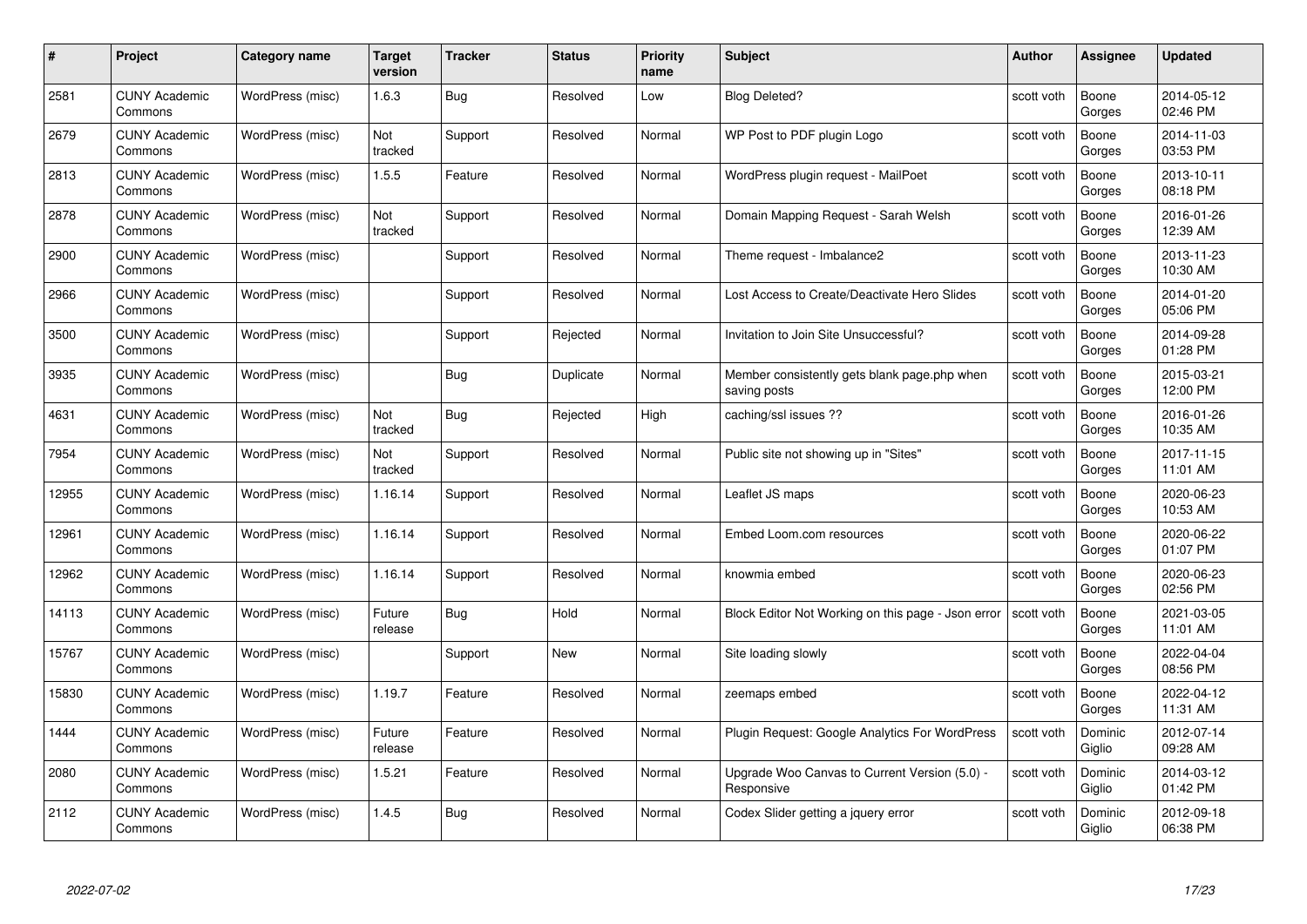| #     | Project                         | <b>Category name</b>              | Target<br>version     | <b>Tracker</b> | <b>Status</b>        | <b>Priority</b><br>name | <b>Subject</b>                                                                | <b>Author</b> | <b>Assignee</b>   | <b>Updated</b>         |
|-------|---------------------------------|-----------------------------------|-----------------------|----------------|----------------------|-------------------------|-------------------------------------------------------------------------------|---------------|-------------------|------------------------|
| 2190  | <b>CUNY Academic</b><br>Commons | WordPress (misc)                  | Not<br>tracked        | Support        | Resolved             | Normal                  | reset "dlbaker.commons.gc.cuny.edu"                                           | scott voth    | Dominic<br>Giglio | 2012-11-14<br>03:59 PM |
| 2332  | <b>CUNY Academic</b><br>Commons | WordPress (misc)                  | 1.4.20                | Bug            | Resolved             | Normal                  | Arras Theme Slider gets jquery error                                          | scott voth    | Dominic<br>Giglio | 2013-03-01<br>07:55 PM |
| 536   | <b>CUNY Academic</b><br>Commons | WordPress (misc)                  | <b>Not</b><br>tracked | Feature        | Resolved             | Low                     | Generate statistics on themes used by Commons<br>bloggers                     | scott voth    | Matt Gold         | 2011-02-20<br>12:44 PM |
| 592   | <b>CUNY Academic</b><br>Commons | WordPress (misc)                  | Not<br>tracked        | <b>Bug</b>     | Resolved             | Normal                  | Trouble adding new user to Blog                                               | scott voth    | <b>Matt Gold</b>  | 2011-02-19<br>04:39 PM |
| 3424  | CUNY Academic<br>Commons        | WordPress (misc)                  | Not<br>tracked        | Support        | Resolved             | Urgent                  | Getting "Error establishing a database connection"                            | scott voth    | Matt Gold         | 2016-01-26<br>12:06 PM |
| 11135 | <b>CUNY Academic</b><br>Commons | WordPress (misc)                  | 1.14.7                | Support        | Resolved             | Normal                  | Add Handler for Piktochart                                                    | scott voth    | Raymond<br>Hoh    | 2019-02-26<br>02:04 PM |
| 16245 | <b>CUNY Academic</b><br>Commons | WordPress (misc)                  |                       | Bug            | Reporter<br>Feedback | Normal                  | Save Button missing on WordPress Profile page                                 | scott voth    | Raymond<br>Hoh    | 2022-06-16<br>03:09 PM |
| 573   | <b>CUNY Academic</b><br>Commons | WordPress (misc)                  |                       | Support        | Resolved             | Normal                  | Vimeo Plus                                                                    | scott voth    | scott voth        | 2011-02-13<br>12:03 PM |
| 594   | <b>CUNY Academic</b><br>Commons | WordPress (misc)                  | Not<br>tracked        | Feature        | Resolved             | Normal                  | Add more meaningful error messages when<br>adding users to blogs doesn't work | scott voth    | scott voth        | 2012-01-02<br>09:51 PM |
| 737   | <b>CUNY Academic</b><br>Commons | WordPress (misc)                  |                       | Feature        | Resolved             | Normal                  | Add Explanation of "Sort & Shuffle" to Atahualpa<br>Codex documentation       | scott voth    | scott voth        | 2011-06-05<br>10:39 AM |
| 3957  | CUNY Academic<br>Commons        | WordPress<br>(Permissions)        |                       | Support        | Resolved             | Normal                  | Lost Access to Create Hero Slides                                             | scott voth    | Boone<br>Gorges   | 2015-03-30<br>08:57 PM |
| 5830  | <b>CUNY Academic</b><br>Commons | <b>WordPress</b><br>(Permissions) | Not<br>tracked        | <b>Bug</b>     | Resolved             | Normal                  | Lost access to create hero slides - please<br>reinstate                       | scott voth    | Boone<br>Gorges   | 2016-07-25<br>10:01 AM |
| 13312 | <b>CUNY Academic</b><br>Commons | <b>WordPress</b><br>(Permissions) | 1.18.8                | Support        | Resolved             | Normal                  | Site Header Issue Using Teaching Template                                     | scott voth    | Jeremy Felt       | 2021-04-13<br>11:21 AM |
| 5548  | <b>CUNY Academic</b><br>Commons | <b>WordPress Plugins</b>          | 1.9.15                | Feature        | Resolved             | Normal                  | Plugin Request: Inventory Manager - Michael<br>Madden                         | scott voth    |                   | 2016-05-11<br>11:27 PM |
| 7738  | <b>CUNY Academic</b><br>Commons | <b>WordPress Plugins</b>          | 1.10.12               | Feature        | Resolved             | Normal                  | Image Attribution Tagger                                                      | scott voth    |                   | 2017-03-02<br>02:22 PM |
| 8706  | <b>CUNY Academic</b><br>Commons | <b>WordPress Plugins</b>          | 1.11.13               | Support        | Resolved             | Normal                  | Plugin Request - Accordion Slider lite                                        | scott voth    |                   | 2017-09-22<br>10:01 AM |
| 9053  | <b>CUNY Academic</b><br>Commons | <b>WordPress Plugins</b>          | 1.12.6                | Support        | Resolved             | Normal                  | WPBakery Visual Composer plugin Not Working                                   | scott voth    |                   | 2018-01-09<br>07:50 PM |
| 9217  | <b>CUNY Academic</b><br>Commons | <b>WordPress Plugins</b>          | 1.12.9                | Support        | Resolved             | Normal                  | Plugin Request - Text to Speech Widget                                        | scott voth    |                   | 2018-02-27<br>11:05 AM |
| 9221  | CUNY Academic<br>Commons        | <b>WordPress Plugins</b>          | 1.16.6                | Support        | Resolved             | Normal                  | Plugin Request - Quiz and Survey Master                                       | scott voth    |                   | 2020-02-25<br>10:55 AM |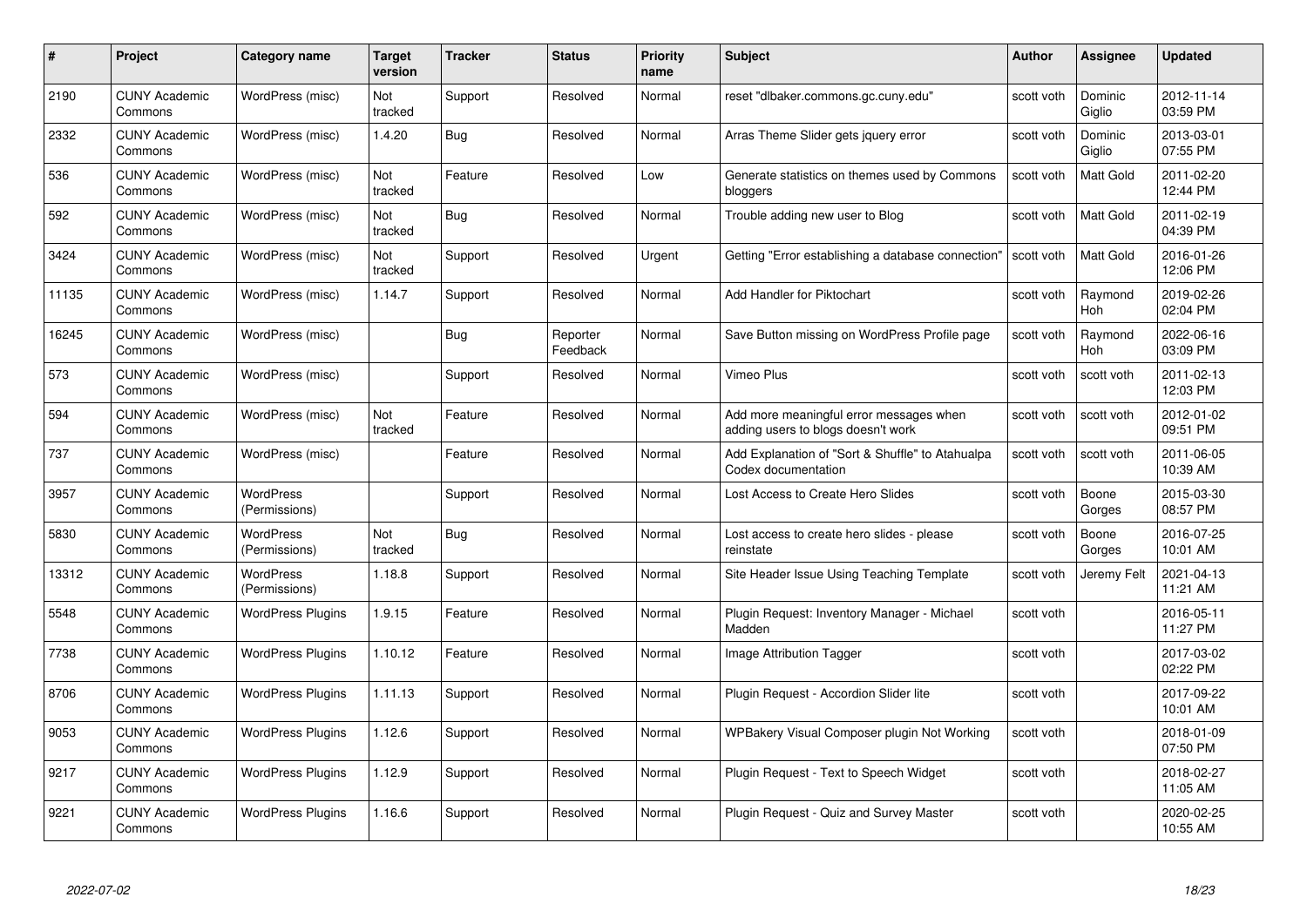| #     | Project                         | <b>Category name</b>     | Target<br>version | <b>Tracker</b> | <b>Status</b>        | <b>Priority</b><br>name | <b>Subject</b>                                                     | <b>Author</b> | <b>Assignee</b> | <b>Updated</b>         |
|-------|---------------------------------|--------------------------|-------------------|----------------|----------------------|-------------------------|--------------------------------------------------------------------|---------------|-----------------|------------------------|
| 9685  | <b>CUNY Academic</b><br>Commons | <b>WordPress Plugins</b> | 1.13.1            | Support        | Resolved             | Normal                  | Plugin Request - Popup-Maker                                       | scott voth    |                 | 2018-05-08<br>10:52 AM |
| 9959  | <b>CUNY Academic</b><br>Commons | <b>WordPress Plugins</b> |                   | <b>Bug</b>     | Resolved             | Normal                  | Carto Map embed issue                                              | scott voth    |                 | 2018-06-22<br>07:00 PM |
| 10086 | <b>CUNY Academic</b><br>Commons | <b>WordPress Plugins</b> | 1.13.7            | Support        | Resolved             | Normal                  | plugin request - Custom Facebook Feed                              | scott voth    |                 | 2018-08-06<br>01:29 PM |
| 10105 | <b>CUNY Academic</b><br>Commons | <b>WordPress Plugins</b> | 1.13.7            | Support        | Resolved             | Normal                  | Plugin request: Custom Post Type Widget                            | scott voth    |                 | 2018-08-06<br>01:35 PM |
| 10106 | <b>CUNY Academic</b><br>Commons | <b>WordPress Plugins</b> | 1.13.7            | Support        | Resolved             | Normal                  | Plugin reguest - Better Font Awesome                               | scott voth    |                 | 2018-08-06<br>01:38 PM |
| 10111 | <b>CUNY Academic</b><br>Commons | <b>WordPress Plugins</b> | 1.13.7            | Support        | Resolved             | Normal                  | Plugin request - Glossary                                          | scott voth    |                 | 2018-08-06<br>01:44 PM |
| 10112 | <b>CUNY Academic</b><br>Commons | <b>WordPress Plugins</b> | 1.13.7            | Support        | Resolved             | Normal                  | plugin request - Elementor                                         | scott voth    |                 | 2018-08-06<br>01:45 PM |
| 10173 | <b>CUNY Academic</b><br>Commons | <b>WordPress Plugins</b> | 1.13.8            | Support        | Resolved             | Normal                  | Plugin Request - MapMaker Enhanced Google<br>Maps                  | scott voth    |                 | 2018-08-23<br>08:07 AM |
| 10344 | <b>CUNY Academic</b><br>Commons | <b>WordPress Plugins</b> | 1.13.10           | Support        | Resolved             | Normal                  | Twitter Plugins that are outdated                                  | scott voth    |                 | 2018-09-25<br>10:50 AM |
| 10345 | <b>CUNY Academic</b><br>Commons | <b>WordPress Plugins</b> | 1.13.10           | Support        | Resolved             | Normal                  | Remove "Sociable" Plugin                                           | scott voth    |                 | 2018-09-25<br>10:54 AM |
| 10348 | <b>CUNY Academic</b><br>Commons | <b>WordPress Plugins</b> | 1.13.10           | Support        | Resolved             | Normal                  | Remove Outdated Plugins                                            | scott voth    |                 | 2018-09-25<br>11:00 AM |
| 10529 | <b>CUNY Academic</b><br>Commons | <b>WordPress Plugins</b> | 1.13.12           | Support        | Resolved             | Normal                  | Plugin Request -<br>https://wordpress.org/plugins/sign-up-sheets/  | scott voth    |                 | 2018-10-23<br>11:36 AM |
| 10749 | <b>CUNY Academic</b><br>Commons | <b>WordPress Plugins</b> |                   | Support        | Duplicate            | Normal                  | Plugin Request - H5P                                               | scott voth    |                 | 2018-11-26<br>03:22 PM |
| 11175 | <b>CUNY Academic</b><br>Commons | <b>WordPress Plugins</b> | Not<br>tracked    | Support        | Resolved             | Normal                  | unsubscribe action not working with Tribulant<br>newsletter plugin | scott voth    |                 | 2019-02-28<br>04:40 PM |
| 11276 | <b>CUNY Academic</b><br>Commons | <b>WordPress Plugins</b> |                   | Support        | Resolved             | Normal                  | unable to embed PDF with PDF Embedder                              | scott voth    |                 | 2019-05-14<br>05:03 PM |
| 11590 | <b>CUNY Academic</b><br>Commons | <b>WordPress Plugins</b> | 1.15.4            | Support        | Resolved             | Normal                  | deprecate The The Tabs and Accordion plugin                        | scott voth    |                 | 2019-06-25<br>04:22 PM |
| 11788 | <b>CUNY Academic</b><br>Commons | <b>WordPress Plugins</b> | Future<br>release | Support        | Reporter<br>Feedback | Normal                  | Plugin Request - Browse Aloud                                      | scott voth    |                 | 2019-09-24<br>08:42 AM |
| 12149 | <b>CUNY Academic</b><br>Commons | <b>WordPress Plugins</b> | 1.16.1            | Feature        | Resolved             | Normal                  | plugin request - Kadence-bloks                                     | scott voth    |                 | 2019-12-10<br>11:14 AM |
| 12573 | <b>CUNY Academic</b><br>Commons | <b>WordPress Plugins</b> | Future<br>release | Bug            | <b>New</b>           | Normal                  | <b>CommentPress Core Issues</b>                                    | scott voth    |                 | 2020-03-24<br>04:32 PM |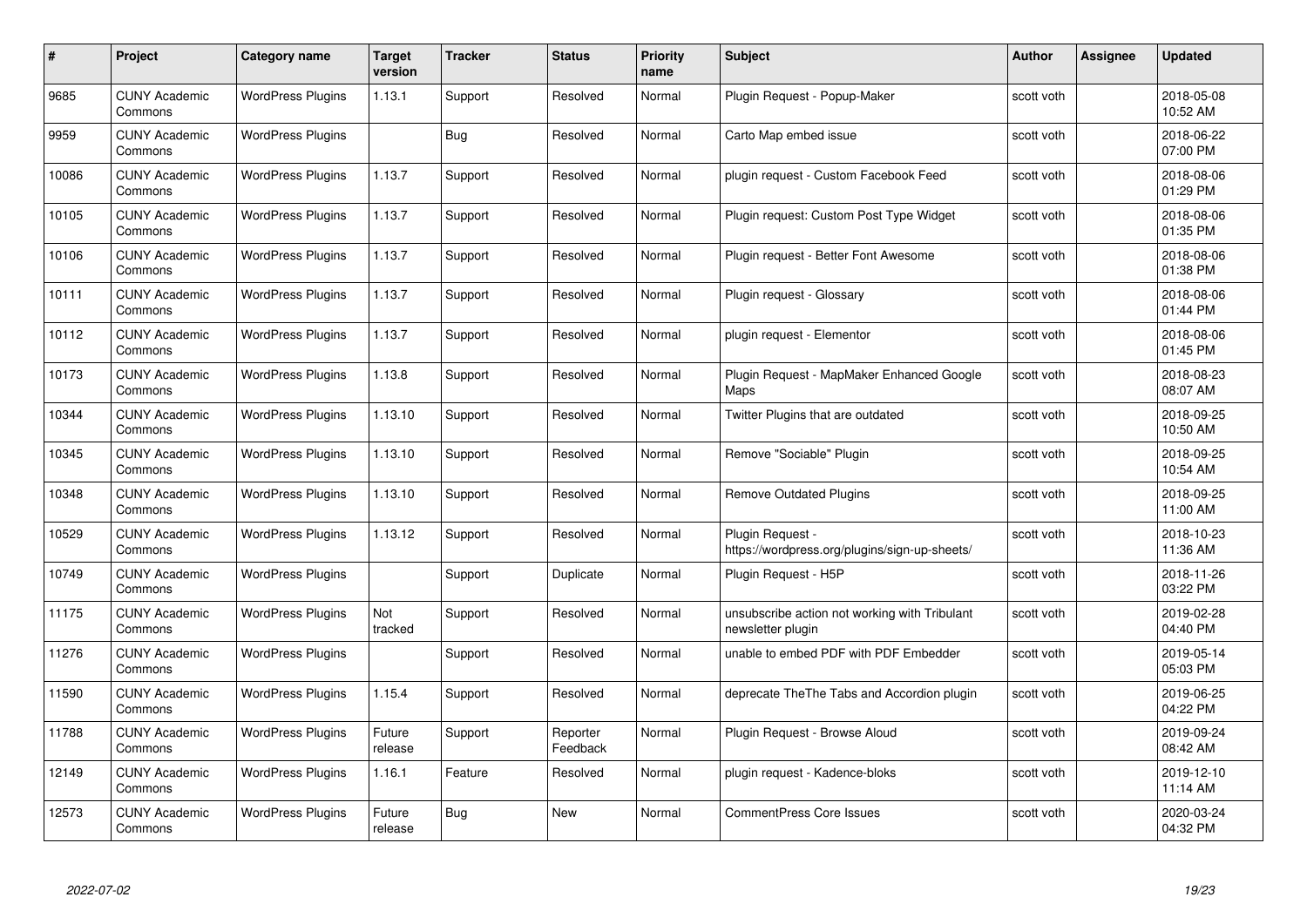| #     | Project                         | Category name            | Target<br>version | <b>Tracker</b> | <b>Status</b> | <b>Priority</b><br>name | <b>Subject</b>                                                        | <b>Author</b> | <b>Assignee</b> | <b>Updated</b>         |
|-------|---------------------------------|--------------------------|-------------------|----------------|---------------|-------------------------|-----------------------------------------------------------------------|---------------|-----------------|------------------------|
| 12796 | <b>CUNY Academic</b><br>Commons | <b>WordPress Plugins</b> |                   | Support        | Resolved      | Normal                  | Timeline JS                                                           | scott voth    |                 | 2020-06-03<br>04:10 PM |
| 13716 | <b>CUNY Academic</b><br>Commons | <b>WordPress Plugins</b> |                   | Support        | Resolved      | Normal                  | Events sidebar issue with segalcenter.org                             | scott voth    |                 | 2020-12-21<br>10:55 AM |
| 14847 | <b>CUNY Academic</b><br>Commons | <b>WordPress Plugins</b> |                   | Support        | Resolved      | Normal                  | JetPack Issue displaying simple images                                | scott voth    |                 | 2021-10-10<br>12:40 PM |
| 3198  | <b>CUNY Academic</b><br>Commons | <b>WordPress Plugins</b> |                   | Support        | Rejected      | Normal                  | Revolution Slider plugin gets error when creating<br>'lavers"         | scott voth    | Boone<br>Gorges | 2014-05-21<br>09:57 PM |
| 3200  | <b>CUNY Academic</b><br>Commons | <b>WordPress Plugins</b> | 1.6.4             | <b>Bug</b>     | Resolved      | Normal                  | Plugin Request: Social Stickers                                       | scott voth    | Boone<br>Gorges | 2014-05-21<br>09:53 PM |
| 3358  | <b>CUNY Academic</b><br>Commons | <b>WordPress Plugins</b> | 1.6.11            | Support        | Resolved      | Normal                  | Plugin Request: GeoMashUp                                             | scott voth    | Boone<br>Gorges | 2014-08-01<br>08:40 AM |
| 3576  | <b>CUNY Academic</b><br>Commons | <b>WordPress Plugins</b> | 1.7.1             | Support        | Resolved      | Normal                  | Plugin Request: Better Search                                         | scott voth    | Boone<br>Gorges | 2014-10-21<br>11:26 AM |
| 3600  | <b>CUNY Academic</b><br>Commons | <b>WordPress Plugins</b> | 1.7.2             | Support        | Resolved      | Normal                  | New Plugin Request - Meta-Slider                                      | scott voth    | Boone<br>Gorges | 2014-11-01<br>02:29 PM |
| 3940  | <b>CUNY Academic</b><br>Commons | <b>WordPress Plugins</b> | 1.7.16            | Support        | Resolved      | Normal                  | Plugin Request - Amazon Link                                          | scott voth    | Boone<br>Gorges | 2015-03-21<br>08:45 PM |
| 4603  | <b>CUNY Academic</b><br>Commons | <b>WordPress Plugins</b> |                   | Support        | Resolved      | Normal                  | Plugin Request: Search and Filter                                     | scott voth    | Boone<br>Gorges | 2015-09-21<br>11:31 AM |
| 5493  | <b>CUNY Academic</b><br>Commons | <b>WordPress Plugins</b> |                   | Bug            | Rejected      | Normal                  | Plugin Request - WP Data Tables                                       | scott voth    | Boone<br>Gorges | 2016-04-27<br>02:55 PM |
| 5569  | CUNY Academic<br>Commons        | <b>WordPress Plugins</b> | 1.9.18            | Feature        | Resolved      | Normal                  | WP Inventory Manager Add-On - Michael Madden                          | scott voth    | Boone<br>Gorges | 2016-06-12<br>10:39 AM |
| 5582  | <b>CUNY Academic</b><br>Commons | <b>WordPress Plugins</b> | 1.9.17            | Bug            | Resolved      | Normal                  | Visual Composer Not Working with Bridge Theme<br>Anymore              | scott voth    | Boone<br>Gorges | 2016-06-01<br>10:56 PM |
| 5653  | <b>CUNY Academic</b><br>Commons | <b>WordPress Plugins</b> | 1.9.19            | Feature        | Resolved      | Normal                  | Plugin Request - Simple Custom Post Order -<br>Cynthia Tobar          | scott voth    | Boone<br>Gorges | 2016-06-21<br>10:19 PM |
| 5885  | <b>CUNY Academic</b><br>Commons | <b>WordPress Plugins</b> | 1.9.24            | Support        | Resolved      | Normal                  | Plugin Request - Knight Lab Timeline                                  | scott voth    | Boone<br>Gorges | 2016-08-11<br>10:56 PM |
| 6000  | <b>CUNY Academic</b><br>Commons | <b>WordPress Plugins</b> | 1.9.27            | Bug            | Resolved      | Normal                  | Unconfirmed Users Plugin is visible on all sites                      | scott voth    | Boone<br>Gorges | 2016-09-11<br>09:10 PM |
| 7289  | <b>CUNY Academic</b><br>Commons | <b>WordPress Plugins</b> | Future<br>release | Support        | Abandoned     | Normal                  | OHMS - Metadata Synchronizer - Cynthia Tobar<br><b>Oral Histories</b> | scott voth    | Boone<br>Gorges | 2018-07-22<br>01:22 PM |
| 7870  | <b>CUNY Academic</b><br>Commons | <b>WordPress Plugins</b> | 1.10.15           | Feature        | Resolved      | Normal                  | Plugin request: Smush It                                              | scott voth    | Boone<br>Gorges | 2017-03-31<br>10:28 AM |
| 7883  | CUNY Academic<br>Commons        | <b>WordPress Plugins</b> |                   | Feature        | Rejected      | Normal                  | plugin request                                                        | scott voth    | Boone<br>Gorges | 2017-04-01<br>11:10 AM |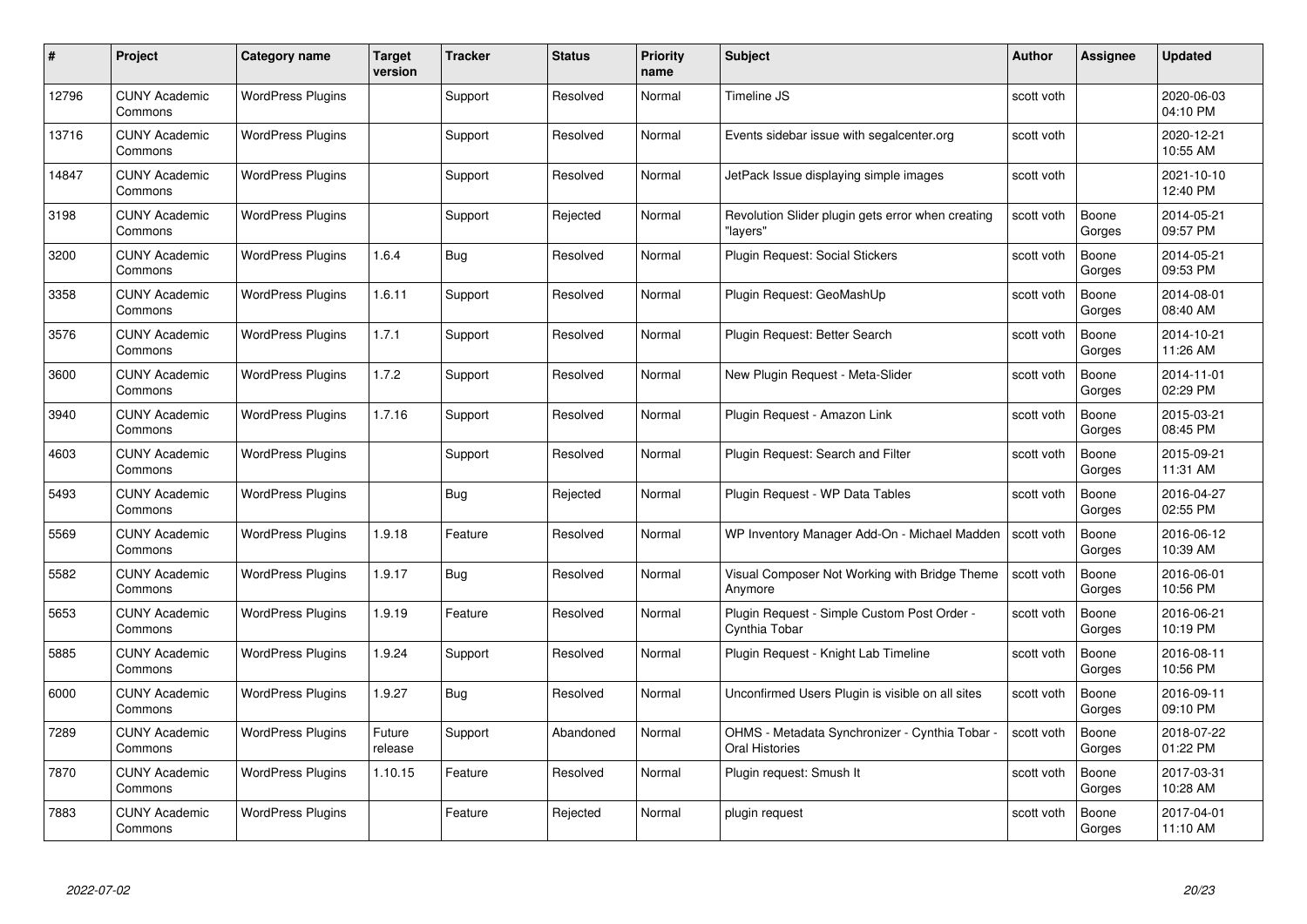| #     | Project                         | <b>Category name</b>     | Target<br>version | <b>Tracker</b> | <b>Status</b>        | <b>Priority</b><br>name | <b>Subject</b>                                                               | <b>Author</b> | <b>Assignee</b>   | <b>Updated</b>         |
|-------|---------------------------------|--------------------------|-------------------|----------------|----------------------|-------------------------|------------------------------------------------------------------------------|---------------|-------------------|------------------------|
| 8149  | <b>CUNY Academic</b><br>Commons | <b>WordPress Plugins</b> | 1.11              | Support        | Resolved             | Normal                  | Plugin Request - YouTube                                                     | scott voth    | Boone<br>Gorges   | 2017-05-15<br>09:54 AM |
| 8454  | <b>CUNY Academic</b><br>Commons | <b>WordPress Plugins</b> | 1.11.9            | Support        | Resolved             | Normal                  | activate WP Bakery Visual Composer plugin for<br>child theme                 | scott voth    | Boone<br>Gorges   | 2017-08-10<br>02:09 PM |
| 9370  | <b>CUNY Academic</b><br>Commons | <b>WordPress Plugins</b> | 1.12.11           | Support        | Resolved             | Normal                  | Text to Speech plugin                                                        | scott voth    | Boone<br>Gorges   | 2018-03-27<br>12:47 PM |
| 9515  | <b>CUNY Academic</b><br>Commons | <b>WordPress Plugins</b> | Not<br>tracked    | Bug            | Reporter<br>Feedback | Normal                  | Text to Speech plugin - "More Slowly" checkbox<br>not working                | scott voth    | Boone<br>Gorges   | 2018-06-13<br>02:26 PM |
| 9572  | CUNY Academic<br>Commons        | <b>WordPress Plugins</b> | 1.12.13           | Support        | Resolved             | Normal                  | WordPress Plugin Request - Compact WP Audio<br>Player                        | scott voth    | Boone<br>Gorges   | 2018-04-24<br>10:10 AM |
| 12252 | <b>CUNY Academic</b><br>Commons | <b>WordPress Plugins</b> | 1.16.3            | Support        | Resolved             | Normal                  | Pluginiln Request - Atomic Blocks                                            | scott voth    | Boone<br>Gorges   | 2020-01-14<br>10:44 AM |
| 12386 | <b>CUNY Academic</b><br>Commons | <b>WordPress Plugins</b> | 1.16.5            | Bug            | Resolved             | Normal                  | Help site throwing error when publishing pages                               | scott voth    | Boone<br>Gorges   | 2020-02-11<br>10:43 AM |
| 12550 | <b>CUNY Academic</b><br>Commons | <b>WordPress Plugins</b> | 1.16.8            | Support        | Resolved             | Normal                  | Deprecate CommentPress Core?                                                 | scott voth    | Boone<br>Gorges   | 2020-03-24<br>11:43 AM |
| 13194 | <b>CUNY Academic</b><br>Commons | <b>WordPress Plugins</b> | 1.17.2            | Feature        | Resolved             | Normal                  | Slider Revolution update                                                     | scott voth    | Boone<br>Gorges   | 2020-08-25<br>10:40 AM |
| 14468 | <b>CUNY Academic</b><br>Commons | <b>WordPress Plugins</b> | 1.18.11           | Support        | Resolved             | Normal                  | deprecate ShareThis plugin / Add ShareThis<br><b>Share Buttons</b>           | scott voth    | Boone<br>Gorges   | 2021-05-25<br>11:04 AM |
| 14521 | CUNY Academic<br>Commons        | <b>WordPress Plugins</b> | 1.18.12           | Bug            | Resolved             | Normal                  | Registration step for "ShareThis Social Share<br>Buttons" plugin not working | scott voth    | Boone<br>Gorges   | 2021-06-08<br>11:50 AM |
| 14548 | <b>CUNY Academic</b><br>Commons | <b>WordPress Plugins</b> | 1.18.13           | Support        | Resolved             | Normal                  | Slider Revolution plugin update                                              | scott voth    | Boone<br>Gorges   | 2021-06-22<br>11:14 AM |
| 15302 | <b>CUNY Academic</b><br>Commons | <b>WordPress Plugins</b> | 1.19.4            | Feature        | Resolved             | High                    | Plugin For Qwriting - Team Members                                           | scott voth    | Boone<br>Gorges   | 2022-02-14<br>01:08 PM |
| 15303 | <b>CUNY Academic</b><br>Commons | <b>WordPress Plugins</b> | 1.19.4            | Feature        | Resolved             | Normal                  | Plugin Request for QWriting Migration - SiteOrigin<br>Widget Bundle          | scott voth    | Boone<br>Gorges   | 2022-02-22<br>11:01 AM |
| 15620 | <b>CUNY Academic</b><br>Commons | <b>WordPress Plugins</b> | 1.19.6            | Support        | Resolved             | Normal                  | slider revolution plugin update                                              | scott voth    | Boone<br>Gorges   | 2022-03-22<br>11:30 AM |
| 6178  | <b>CUNY Academic</b><br>Commons | <b>WordPress Plugins</b> |                   | Bug            | Rejected             | Normal                  | Social Sharing via JetPack Not Working                                       | scott voth    | Daniel Jones      | 2017-05-01<br>10:24 PM |
| 10104 | <b>CUNY Academic</b><br>Commons | <b>WordPress Plugins</b> | 1.13.8            | Support        | Resolved             | Normal                  | Plugin request - Advanced Custom Fields PRO                                  | scott voth    | <b>Fred Meyer</b> | 2018-08-29<br>05:39 PM |
| 10107 | <b>CUNY Academic</b><br>Commons | <b>WordPress Plugins</b> | 1.13.8            | Support        | Resolved             | Normal                  | Plugin request - WP Featherlight                                             | scott voth    | <b>Fred Meyer</b> | 2018-08-29<br>05:39 PM |
| 4419  | <b>CUNY Academic</b><br>Commons | <b>WordPress Plugins</b> | 1.8.8             | Support        | Resolved             | Normal                  | Activate "WordPress Importer" by Default                                     | scott voth    | Raymond<br>Hoh    | 2015-08-11<br>08:29 PM |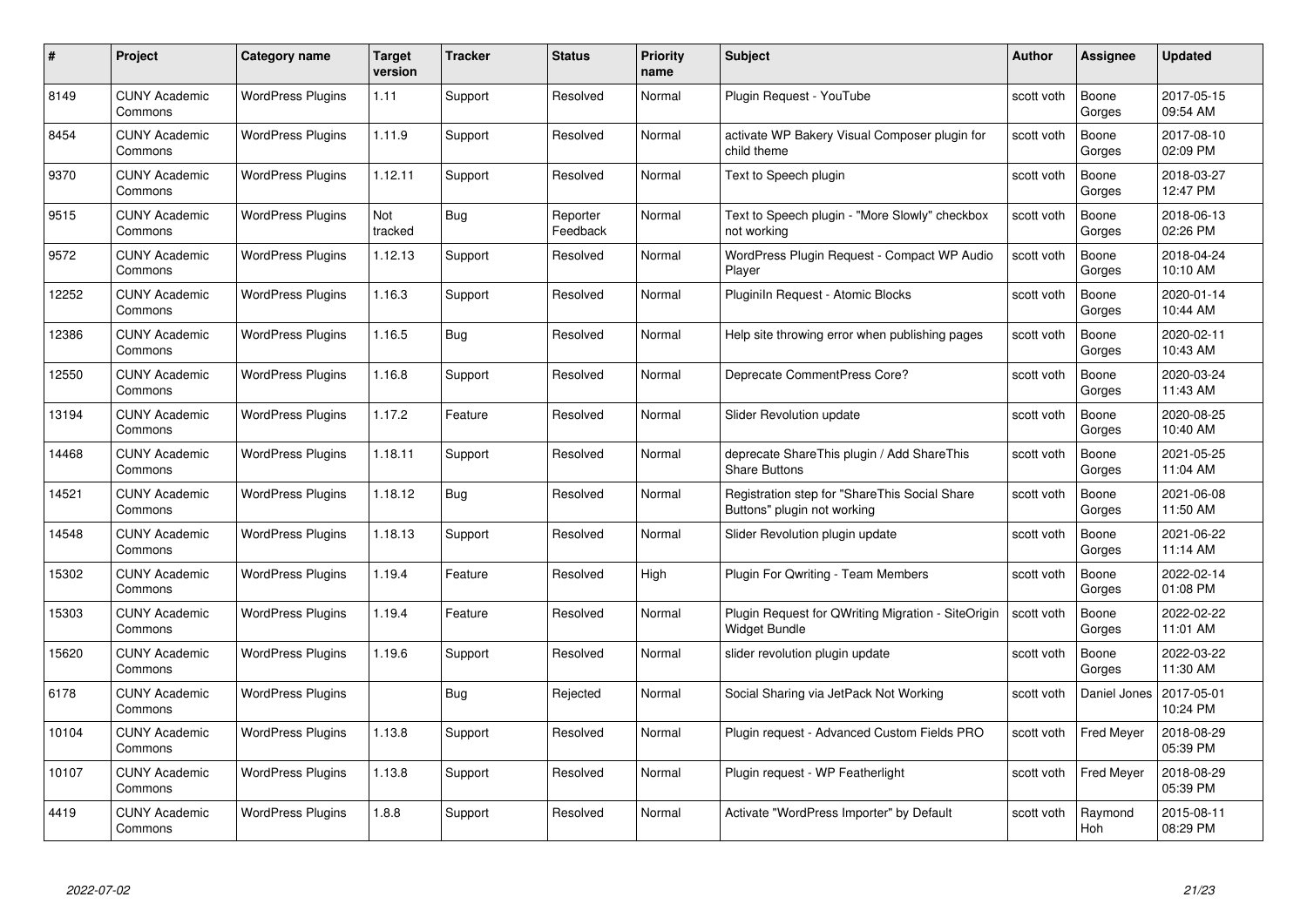| #     | Project                         | <b>Category name</b>     | Target<br>version | <b>Tracker</b> | <b>Status</b> | <b>Priority</b><br>name | <b>Subject</b>                                                              | <b>Author</b> | <b>Assignee</b>       | <b>Updated</b>         |
|-------|---------------------------------|--------------------------|-------------------|----------------|---------------|-------------------------|-----------------------------------------------------------------------------|---------------|-----------------------|------------------------|
| 9878  | <b>CUNY Academic</b><br>Commons | <b>WordPress Plugins</b> | 1.13.3            | Support        | Resolved      | Normal                  | Popup Maker plugin problems                                                 | scott voth    | Raymond<br>Hoh        | 2018-06-06<br>10:44 AM |
| 10792 | <b>CUNY Academic</b><br>Commons | <b>WordPress Plugins</b> | 1.14.2            | Support        | Resolved      | Normal                  | sexgenlabs site - Elementor + Glossary + creative<br>commons license widget | scott voth    | Raymond<br><b>Hoh</b> | 2018-12-11<br>11:14 AM |
| 11036 | <b>CUNY Academic</b><br>Commons | <b>WordPress Plugins</b> | 1.14.6            | Feature        | Resolved      | Normal                  | Voicethread embed support                                                   | scott voth    | Raymond<br>Hoh        | 2019-02-12<br>11:28 AM |
| 11037 | <b>CUNY Academic</b><br>Commons | <b>WordPress Plugins</b> | 1.14.6            | Feature        | Resolved      | Normal                  | Padlet embeds                                                               | scott voth    | Raymond<br>Hoh        | 2019-02-12<br>11:28 AM |
| 11038 | <b>CUNY Academic</b><br>Commons | <b>WordPress Plugins</b> | 1.14.6            | Feature        | Resolved      | Normal                  | Sutori question                                                             | scott voth    | Raymond<br>Hoh        | 2019-02-12<br>11:28 AM |
| 12671 | <b>CUNY Academic</b><br>Commons | <b>WordPress Plugins</b> | 1.16.10           | Bug            | Resolved      | Normal                  | Creative Commons License Not Available With<br><b>Block Editor</b>          | scott voth    | Raymond<br>Hoh        | 2020-04-28<br>11:03 AM |
| 13409 | <b>CUNY Academic</b><br>Commons | <b>WordPress Plugins</b> | Not<br>tracked    | Support        | Resolved      | Normal                  | Jetpack Warnings                                                            | scott voth    | Raymond<br>Hoh        | 2020-10-13<br>10:47 AM |
| 13946 | <b>CUNY Academic</b><br>Commons | <b>WordPress Plugins</b> | 2.1.0             | Support        | Assigned      | Normal                  | <b>Custom Embed handler For OneDrive files</b>                              | scott voth    | Raymond<br><b>Hoh</b> | 2022-05-26<br>10:46 AM |
| 16168 | <b>CUNY Academic</b><br>Commons | <b>WordPress Plugins</b> | 2.0.1             | Support        | Resolved      | Normal                  | problem with short docs site                                                | scott voth    | Raymond<br>Hoh        | 2022-05-26<br>05:33 PM |
| 16276 | <b>CUNY Academic</b><br>Commons | <b>WordPress Plugins</b> | Not<br>tracked    | Support        | Resolved      | Normal                  | TablePress Auto Load Plugin Not Working                                     | scott voth    | Raymond<br>Hoh        | 2022-06-22<br>03:05 AM |
| 3712  | CUNY Academic<br>Commons        | <b>WordPress Themes</b>  | 1.7.6             | Support        | Resolved      | Normal                  | Two plugins for the "Old Paper Theme" not<br>Available                      | scott voth    |                       | 2014-12-11<br>08:16 PM |
| 4047  | <b>CUNY Academic</b><br>Commons | <b>WordPress Themes</b>  | Not<br>tracked    | Support        | Resolved      | Normal                  | Help James Samuel with Theme after it was<br>updated                        | scott voth    |                       | 2015-07-21<br>06:12 PM |
| 7810  | <b>CUNY Academic</b><br>Commons | <b>WordPress Themes</b>  | 1.10.15           | Support        | Resolved      | Normal                  | Brunelleschi theme deprecation                                              | scott voth    |                       | 2017-03-27<br>10:38 AM |
| 9776  | <b>CUNY Academic</b><br>Commons | <b>WordPress Themes</b>  |                   | Support        | Rejected      | Normal                  | Theme Request - Pilot Fish                                                  | scott voth    |                       | 2018-05-17<br>02:36 PM |
| 11524 | <b>CUNY Academic</b><br>Commons | <b>WordPress Themes</b>  | Not<br>tracked    | Support        | Resolved      | Normal                  | theme purchase rights                                                       | scott voth    |                       | 2019-06-06<br>01:43 PM |
| 11745 | <b>CUNY Academic</b><br>Commons | <b>WordPress Themes</b>  | Not<br>tracked    | Support        | Resolved      | Normal                  | Make ColorMag theme available for literary bronx<br>site                    | scott voth    |                       | 2019-08-14<br>03:36 PM |
| 12253 | <b>CUNY Academic</b><br>Commons | <b>WordPress Themes</b>  | 1.16.3            | Support        | Resolved      | Normal                  | Theme request - Atomic Block theme                                          | scott voth    |                       | 2020-01-14<br>02:07 PM |
| 12773 | <b>CUNY Academic</b><br>Commons | <b>WordPress Themes</b>  | Not<br>tracked    | Support        | Resolved      | Normal                  | Deprecate Serif Lite theme                                                  | scott voth    |                       | 2020-05-12<br>05:44 PM |
| 12953 | CUNY Academic<br>Commons        | <b>WordPress Themes</b>  | Not<br>tracked    | Bug            | Resolved      | Normal                  | Pagination Issue on Customizr theme                                         | scott voth    |                       | 2020-07-14<br>11:53 AM |